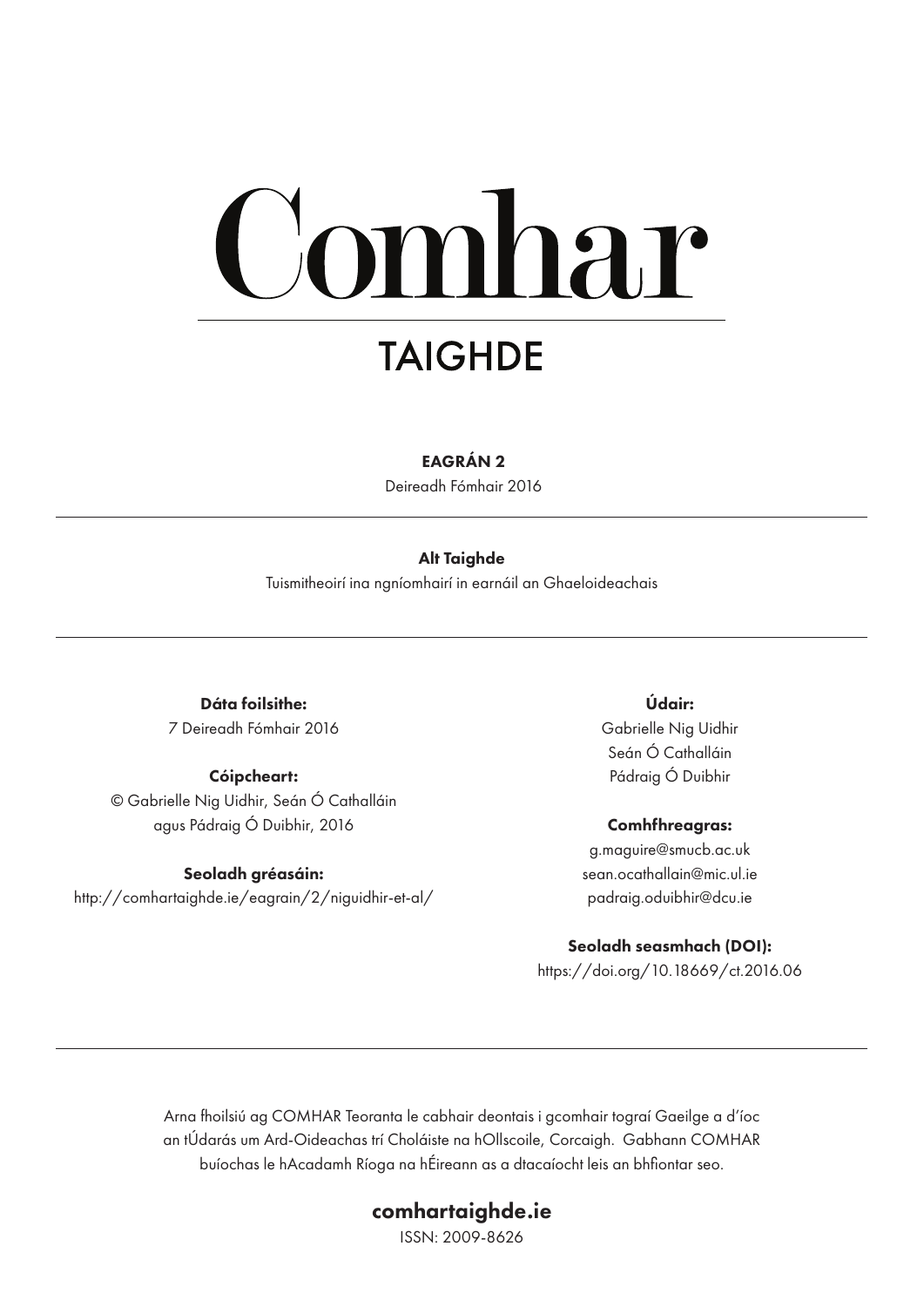# Tuismitheoirí ina ngníomhairí in earnáil an Ghaeloideachais

# Gabrielle Nig Uidhir, Seán Ó Cathalláin agus Pádraig Ó Duibhir

### Achoimre

Le dhá scór bliain anuas, is tuismitheoirí a chruthaigh an t-éileamh ar an oideachas lán-Ghaeilge agus a thiomáin borradh na scoileanna. Mar sin de, is fiú go mór aird an taighdeora a dhíriú ar na fachtóirí a spreagann an Ghaelscolaíocht mar rogha acu agus ar na tosca a mheallann a rannpháirtíocht nó a chuireann ina haghaidh. Sa mhórstaidéar as a n-eascraíonn an aiste taighde seo, tá rannpháirtíocht tuismitheoirí in oideachas lán-Ghaeilge a gcuid páistí ar na ceisteanna a ndearnadh anailís orthu. Cé gur peirspictíocht na múnlaí difriúla soláthair atá lárnach sa mhórstaidéar (Ó Duibhir *et al*. 2015), dírítear aird ar cheisteanna a bhaineann le tuismitheoirí san earnáil lán-Ghaeilge go speisialta san aiste seo. Go ginearálta, léirigh tuismitheoirí sásamh leis an oideachas a fuair a gcuid páistí agus bhí dearcadh dearfach le sonrú i leith na tacaíochta a chuirtear ar fáil dóibh. Tá an baol ann nach dtuigtear go forleathan impleachtaí a bhaineann le rannpháirtíocht tuismitheoirí agus an nasc le dearcadh na ndaltaí ar an fhoghlaim. Sa taighde seo, mar shampla, fuarthas gaol idir patrúin teanga sa bhaile agus an tuairim a bhí ag daltaí ar an spreagadh a thug nó nár thug tuismitheoirí dóibh. Nuair a labhair tuismitheoirí Béarla amháin sa bhaile lena bpáistí, thuairiscigh na daltaí scóir ní b'ísle maidir le spreagadh ó thuismitheoirí agus maidir le féinchoincheap ó thaobh a gcumais sa Ghaeilge de. De réir a chéile, tá an corpas taighde ar ghnéithe den oideachas lán-Ghaeilge ag dul i méid agus ag soláthar fianaise a threoraíonn pleanáil agus dul chun cinn an tsoláthair. Is éard is mian le húdair an ailt seo ná cur leis an tuiscint atá ar fáil ar an ról a imríonn tuismitheoirí i scolaíocht lán-Ghaeilge a gcuid páistí, léargas a thabhairt ar roinnt castachtaí sa phróiseas agus ar dhea-chleachtas a threisíonn rannpháirtíocht tuismitheoirí.

#### Réamhrá

Tá réimse leathan litríochta ann a léiríonn an dlúthcheangal idir gnóthachtáil oideachasúil daltaí agus tacaíocht a dtuismitheoirí. Aithnítear go forleathan, mar shampla, go mbíonn tionchar dearfach ag rannpháirtíocht tuismitheoirí, nó 'RT' mar a thabharfar ar an gcoincheap san alt seo, ar ghnóthachtáil acadúil daltaí (Gelfer 1991; Miedel

agus Reynolds 1999; Fan agus Chen 2001; Sénéchal agus LeFevre 2002; Hill agus Taylor 2004; Hannon, Morgan agus Nutbrown 2006), agus ar inspreagadh daltaí (m.sh. Grolnick agus Slowiaczek 1994; Gonzalez-DeHass, Willems, agus Doan Holbein 2005). Tuairiscíonn Jordan, Orozco, agus Averett (2001) go mbíonn tionchar dearfach ag RT ar phobal na scoile agus léiríonn Peña (2000) go dtéann a leithéid de rannpháirtíocht in oideachas a gcuid páistí chun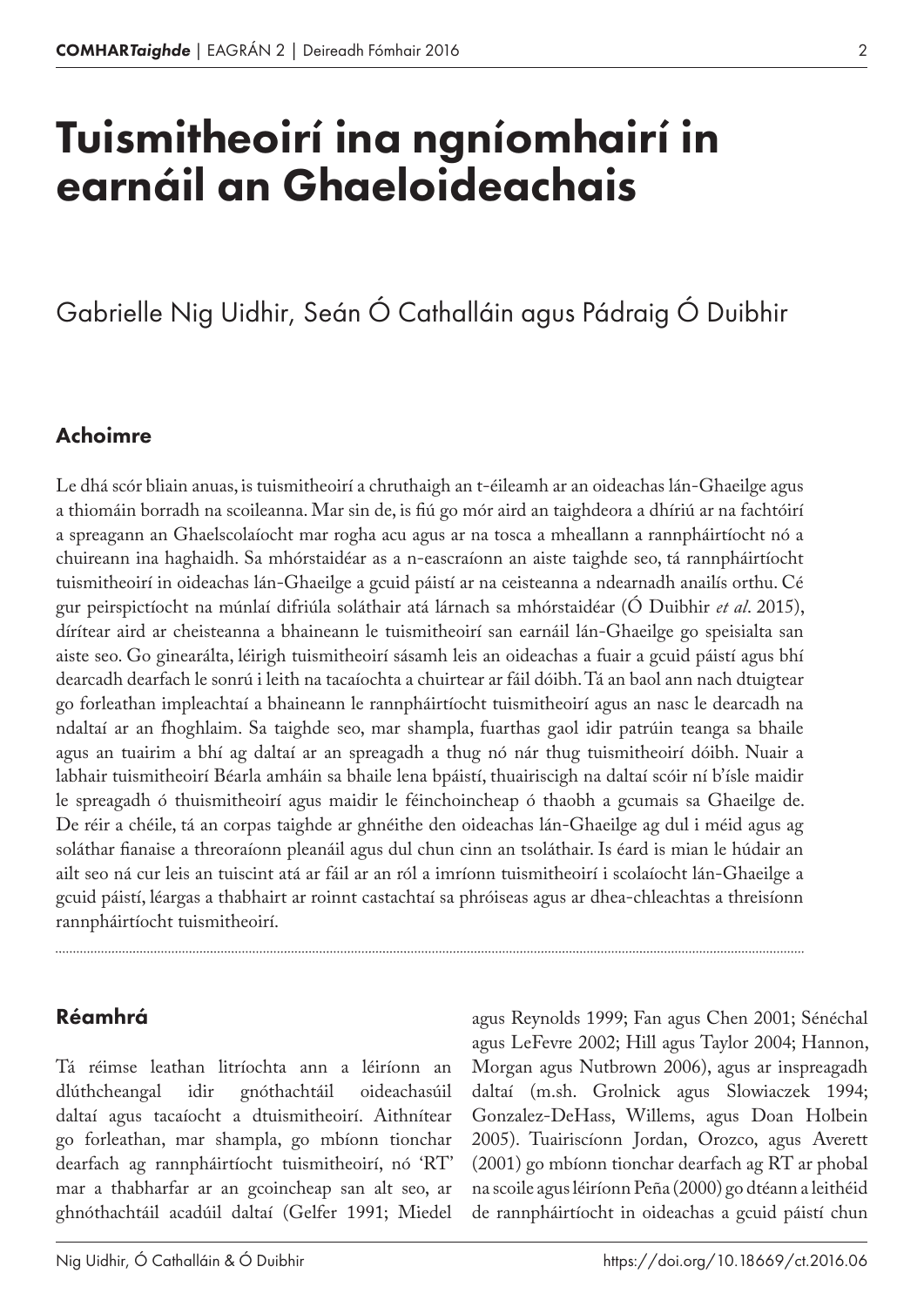leasa na dtuismitheoirí féin chomh maith. Luaitear inspreagadh agus RT mar fhachtóirí a chuireann le rath clár tumoideachais (Baker 2011). I gcomhthéacs na Gaelscolaíochta, aithníonn Strickland agus Hickey (2016) gur gá tuilleadh tacaíochta a thabhairt do theaghlaigh chun timpeallacht baile a spreagann forbairt litearthachta páistí a chothú. D'ainneoin borradh a bheith faoin taighde a imscrúdaíonn gnéithe éagsúla den chomhoibriú idir tuismitheoirí agus scoileanna, aithníonn taighdeoirí nach mór ról tuismitheoirí in oideachas a bpáistí a shoiléiriú do mhúinteoirí (Greenwood agus Hickman 1991; Peña 2000; Tedick agus Wesley 2015) chun míthuiscint ar an ról sin a sheachaint.

Is mian le húdair an tsaothair seo cur leis an tuiscint atá ag an phobal oideachais ar an ghaol idir tuismitheoirí agus scoileanna i gcomhthéacsanna an tumoideachais in Éirinn. Tá an t-alt bunaithe ar thaighde a rinne na húdair, coimisiúnaithe ag an Choiste Seasta Thuaidh Theas, ar mhúnlaí soláthair an Ghaeloideachais (Ó Duibhir, Nig Uidhir, Ó Cathalláin, Ní Thuairisg agus Cosgrove 2015). Bhí an dá limistéar i gceist sa taighde, Poblacht na hÉireann (PÉ) agus Tuaisceart Éireann (TÉ), agus an dá leibhéal scoile, bunscoileanna agus iar-bhunscoileanna. Baineadh úsáid as ceistneoirí, agallaimh aonair agus fócasghrúpa, agus bailíodh sonraí ó dhaltaí, ó thuismitheoirí agus ó phríomhoidí scoile. Rinneadh anailís ar shé mhórcheist taighde ar fad sa tionscadal, ceisteanna a thug léargas ar na láidreachtaí agus ar na constaicí a bhain le dhá chineál éagsúla soláthraí: Gaelscoileanna saorsheasaimh agus na haonaid lán-Ghaeilge a fheidhmíonn laistigh de scoileanna Béarla. Dírítear san alt seo ar cheist amháin a bhaineann go sonrach le RT sa chóras scolaíochta lán-Ghaeilge: de réir mar a fhorbraíonn earnáil na Gaelscolaíochta, an aithnítear athruithe sna toscaí a imríonn tionchar ar RT? Chuige sin, fiosraítear na foghnéithe seo leanas den cheist sin: i) próifíl socheacnamaíochta na dtuismitheoirí agus fás na scoileanna; ii) roghnú na múnlaí scoile; iii) cúlra teanga na dtuismitheoirí; iv) athruithe i RT ó bhunscoil go hiar-bhunscoil; agus v) an scoil mar ghníomhaí sa phobal.

Baineadh úsáid as modhanna measctha (Mertens 2010) chun peirspictíochtaí na bpríomhpháirtithe in oideachas daltaí lán-Ghaeilge a iniúchadh. Cé go bpléitear gnéithe de thaighde cainníochtúil a thugann léargas ar shonraí uimhriúla, is mó a dhíríonn na húdair san alt seo ar na torthaí a fuarthas ó thaighde cáilíochtúil.

Pléann Yin sainiúlacht an taighde cháilíochtúil a chuireann ar chumas an taighdeora staidéar a dhéanamh ar thuairimí agus ar mheonta daoine, maidir lena n-iompar agus maidir leis na roghanna a dhéanann siad (Yin 2015: 7). Meastar go gcuireann na torthaí cáilíochtúla a fuarthas sa saothar seo leis an léargas atá againn ar an RT mar fheiniméan i suímh oideachais na nGaelscoileanna. Cé go ndéantar tuairisc ar thorthaí cainníochtúla sa chéad chéim den staidéar, measann na húdair gurb é an plé a rinneadh sna freagraí oscailte ar cheistneoirí agus an tuairimíocht a nochtadh i rith fócasghrúpa agus agallamh is mó a thugann léargas tábhachtach ar cheisteanna a bhaineann le RT. Pléitear thíos an fráma coincheapúil don anailís ar RT, ag tosú le plé ar na múnlaí teoiriciúla is coitianta a threoraíonn taighde ar an bhfeiniméan. Cuirtear na treoirlínte ginearálta a thugtar i gcáipéisí na n-údarás oideachais faoi chaibidil agus breathnaítear ar chomhthéacs an tumoideachais in Éirinn ina dhiaidh sin. Déantar achoimre ar an mhodheolaíocht a cuireadh i bhfeidhm sa taighde seo agus cuirtear na torthaí i láthair, ag díriú ar na cúig ghné thuasluaite.

# 1. Samhlacha RT in oideachas a gcuid páistí

Is iad na príomhchomhthéacsanna a imríonn tionchar ar fhorbairt agus ar fhoghlaim an pháiste ná an teaghlach, an scoil agus an pobal. Tá sé tábhachtach go mbeadh páirtíocht idir an scoil, na tuismitheoirí agus an pobal le cinntiú go mbeadh na comhthéacsanna seo ag idirghníomhú i gcomhpháirt lena chéile agus neamhspleách ar a chéile. Déanaimid tagairt do shamhlacha Epstein (1992) agus Hoover-Dempsey agus Sandler (1997) sa chuid seo den alt chun RT i nGaelscoileanna a chur i gcomhthéacs.

Pléann Epstein (1992) príomhfhachtóirí atá tábhachtach chun páirtíocht a chothú idir scoileanna agus tuismitheoirí. Is iad siúd: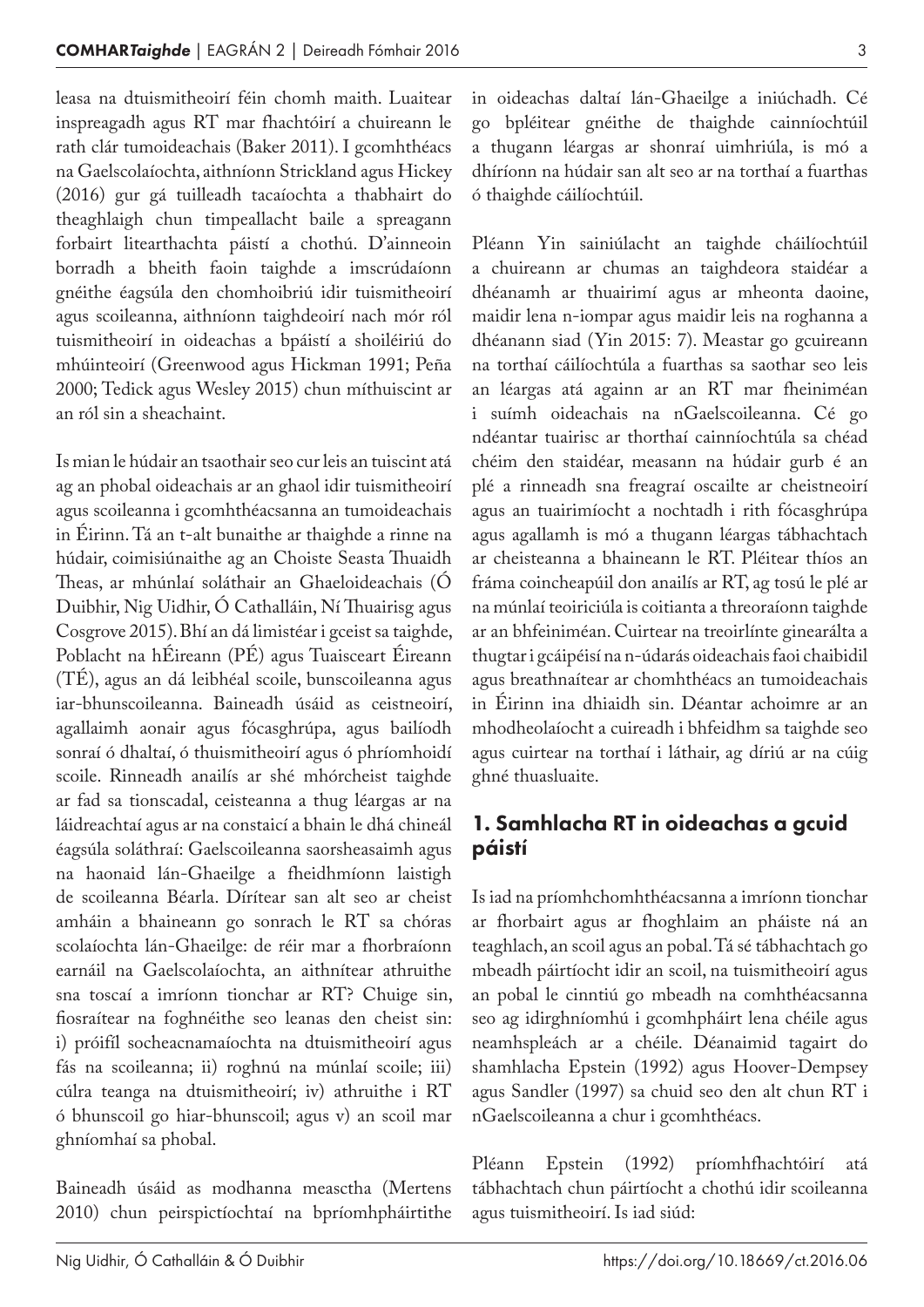- 1. dualgais an teaghlaigh i leith shláinte, shábháilteacht agus oideachas an pháiste;
- 2. dualgais na scoile chun an teaghlach a choimeád ar an eolas faoi dhul chun cinn an pháiste;
- 3. obair dheonach tuismitheoirí sa scoil;
- 4. tacaíocht ó thuismitheoirí leis an fhoghlaim sa bhaile;
- 5. RT i bpróiseas na cinnteoireachta i gcomhpháirt leis an scoil; agus
- 6. comhoibriú idir an scoil agus an pobal.

Tá formhór mór na ndaltaí i scoileanna tumoideachais in Éirinn ag foghlaim na Gaeilge mar dhara teanga. Léiríonn taighde eile atá déanta ag na húdair seo (Ó Cathalláin 2011; Ó Duibhir *et al*. 2015) go gcuireann daltaí a fhaigheann a gcuid oideachais i suíomh tumoideachais in Éirinn luach ar an teagmháil a bhíonn acu le cainteoirí Gaeilge eile sa phobal áitiúil agus sa Ghaeltacht. Dá bhrí sin, tá tábhacht nach beag le ról an phobail, agus é ag tacú leis an teaghlach agus leis an scoil, chun an spreagadh atá riachtanach don fhoghlaim rathúil teanga a chur ar fáil do dhaltaí Gaelscoile (Ó Baoill 1999).

Dar leis an tSamhail um Phróiseas Rannpháirtíochta Tuismitheoirí (Hoover-Dempsey agus Sandler 1997), imríonn trí fhachtóir tionchar ar chinntí tuismitheoirí ról a ghlacadh in oideachas a gcuid páistí. Is iad sin:

- 1. forléiriú an tuismitheora ar ról an tuismitheora i saol an pháiste;
- 2. mothú pearsanta éifeachtúlachta an tuismitheora chun cúnamh a thabhairt don pháiste dul chun cinn a dhéanamh ar scoil;
- 3. cuirí, deiseanna agus éilimh ar rannpháirtíocht ó na páistí agus ón scoil.

Tá an dá shamhail seo oiriúnach i gcomhthéacs an tumoideachais in Éirinn, mar a léiríonn taighde Kavanagh agus Hickey (2012), a sholáthraíonn fianaise faoin tábhacht a bhaineann le léargas cuimsitheach a fháil ar na saincheisteanna a imríonn tionchar ar RT. Tugann an dá shamhail treoir do thaighdeoirí ar suim leo na riachtanais shainiúla a nochtann tuismitheoirí maidir lena léamh ar a ról sa tumoideachas. Cuireann siad lenár dtuiscint ar an tábhacht a ghabhann le leas a bhaint as buanna tuismitheoirí chun RT a éascú

go héifeachtach. San alt seo, cuireann na samhlacha seo fráma teoiriciúil ar fáil don anailís a dhéantar ar RT atá rí-úsáideach i gcomhthéacs ceist taighde a fhiosraíonn RT in earnáil atá ag forbairt agus ag fás go tapaidh. Léiríonn an taighde seo dlúthnaisc idir an dá shamhail féin agus a bhfuil i gceist lena gcur i bhfeidhm. Nuair a phléitear cúlra teanga na dtuismitheoirí sa saothar seo, is í an tuiscint atá acu ar a n-éifeachúltacht féin chun cuidiú a thabhairt dá bpáistí le hobair scoile, chomh maith lena dtuiscint ar a ról mar thuismitheoirí tumoideachais, a thugann fráma don phlé sin. Nuair a dhéanfar anailís ar an tionchar a imríonn fachtóirí socheacnamaíochta ar RT i gceantair faoi mhíbhuntáiste go háirithe san alt seo, tacaíonn an tuiscint ar dheiseanna do RT sa scoil a léirítear sa dá shamhail go mór leis an anailís sin.

Dírítear go príomha ar na torthaí ó cheistneoir na dtuismitheoirí ach déantar nasc nuair is cuí, chomh maith, le sonraí a bailíodh ó pháistí agus ó phríomhoidí agus ó cheannairí aonad sa mhórstaidéar (Ó Duibhir *et al*. 2015), cur chuige atá ag teacht leis an chur chuige éiceolaíoch atá molta ag Epstein (1992) agus ag Kavanagh (2014).

# 2. Polasaithe agus treoir faoi RT

Ó foilsíodh Tuarascáil Plowden (1967), tá méadú tagtha ar an bhéim a chuirtear ar RT i ndréachtú polasaithe oideachais agus i gcomhthéacs an taighde acadúil. Choimisiúnaigh an Roinn Oideachais agus Eolaíochta i Sasana an mórshaothar sin agus fócas ann ar ghnéithe éagsúla den bhunscolaíocht agus ar an aistriú go dtí an córas iar-bhunscolaíochta. D'imir an Tuarascáil tionchar suntasach ar an phleanáil um fhorbairt an bhunoideachais suas go dtí an lá inniu. I gCaibidil 4 di, ag tarraingt ar chonclúid sa phlé ar ról tuismitheoirí, deir Plowden, 'It has long been recognised that education is concerned with the whole man; henceforth it must be concerned with the whole family,' agus tugann sí liosta moltaí a thacódh le RT (1967: 48).

Tá an fhianaise faoin tábhacht a bhaineann le RT, a cuireadh san áireamh i dTuarascáil Plowden, ábhartha anseo agus imríonn sé tionchar ar pholasaithe sa dá dhlínse in Éirinn, ó thuaidh agus ó dheas. Mar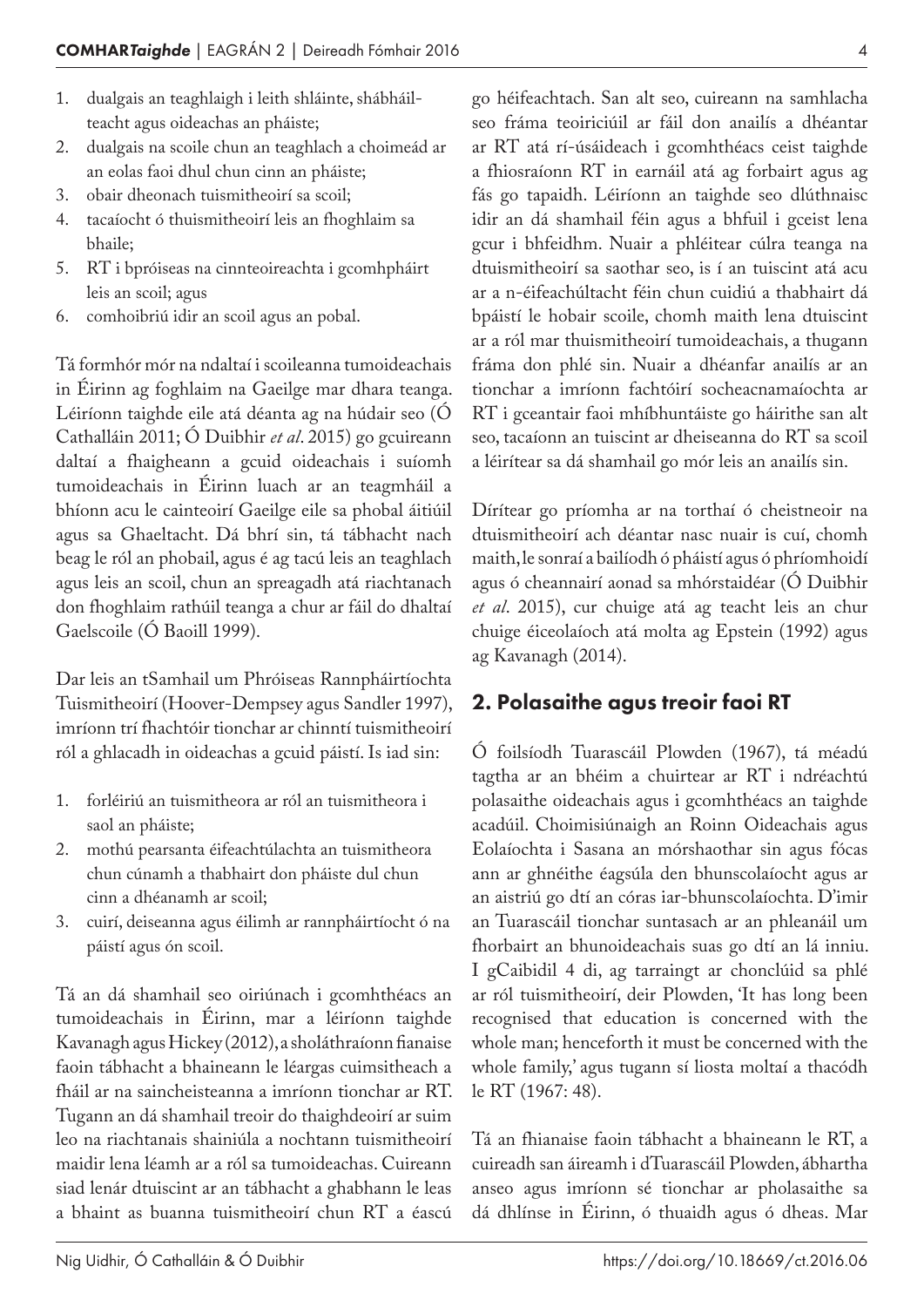shampla, i gcáipéisí de chuid na Comhairle Náisiúnta Curaclaim agus Measúnachta (CNCM), *Primary school curriculum: your child's learning — guidelines for parents* (CNCM 1999), agus i gcáipéisí de chuid na Roinne Oideachais agus Scileanna (ROS), *An Straitéis Náisiúnta chun an Litearthacht agus an Uimhearthacht a Fheabhsú i measc Leanaí agus Daoine Óga* (ROS 2011), aithnítear an tionchar dearfach a bhíonn ag RT ar ghnóthachtáil acadúil an pháiste, forbairt teanga, forbairt litearthachta agus scileanna uimhearthachta san áireamh. Sonraíonn cáipéis straitéiseach de chuid na Roinne Oideachais (RO) i dTuaisceart Éireann, *Gach Scoil ina Scoil Mhaith*, saintréithe scoileanna éifeachtacha agus pléitear comharthaí éagsúla a bhaineann le RT, mar shampla, meas a bheith ag tuismitheoirí ar na múinteoirí agus tacaíocht ghníomhach ó thuismitheoirí d'imeachtaí scoile (RO 2009: 16).

Sa taighde a rinne údair an ailt seo, is minic a mhol rannpháirtithe i dTÉ Clár na Seirbhísí Breise i Scoileanna (CSBS), clár a cuireadh i bhfeidhm chun nasc le tuismitheoirí agus an pobal máguaird a threisiú. I Meán Fómhair 2012, sheol an Roinn Oideachais i dTÉ feachtas fógraíochta 'Education Works Better When You Get Involved' chun tacú leis an pholasaí oifigiúil CSBS a chur i bhfeidhm agus chun teaghlaigh a spreagadh le páirt a ghlacadh in oideachas a gcuid páistí. Ar cheann de spriocanna an fheachtais, bhí méadú ar RT i bhfoghlaim agus i bhforbairt oideachasúil a gcuid páistí. Tugtar tosaíocht do cheantair faoi mhíbhuntáiste socheacnamaíochta agus d'fhadhb na tearcghnóthachtála i bpleanáil na gclár sin.

Moltar do scoileanna i bPoblacht na hÉireann nasc fónta a chothú le tuismitheoirí mar chuid den Phlean Feabhsúcháin Scoile agus soláthar cuí a chothú do RT ar mhaithe le litearthacht agus uimhearthacht na ndaltaí a chur chun cinn (ROS 2011: 20). Tugann CNCM (1999) moltaí praiticiúla do thuismitheoirí faoi conas tacú le foghlaim a gcuid páistí, foghlaim na Gaeilge san áireamh, agus spreagann Cumann Múinteoirí Éireann ról gníomhach tuismitheoirí in oiliúint a gcuid páistí chun tacú le hobair na scoile (CMÉ 2015).

Tá na moltaí thuas bunaithe ar fhianaise ón taighde a bailíodh thar 50 bliain, taighde a shainaithníonn na buntáistí a bhaineann le ról gníomhach a bheith ag tuismitheoirí mar phríomhpháirtithe in oideachas a gcuid páistí. Mar sin féin, is cóir a bheith airdeallach faoin chleachtas reatha agus tógann Hornby agus Lafaele (2011) agus Epstein (2001) ceist faoin bhearna idir reitric agus réadúlacht nuair a tharlaíonn easaontú idir tuairimí na múinteoirí agus tuairimí na dtuismitheoirí mar gheall ar RT. Mar shampla, i gcomhthéacs na hÉireann, ní i gcónaí a bhíonn tuiscint oideachasóirí ar ról na dtuismitheoirí (ról a bhaineann le cabhair a thabhairt le feidhmiú na scoile, dar leis na hoideachasóirí), ag teacht leis an tuiscint a bhíonn ag tuismitheoirí ar a ról féin mar chomhoideachasóirí (Kavanagh agus Hickey 2012; Kavanagh 2014).

### 3. Cúlra coincheapúil do RT sa chóras tumoideachais in Éirinn

Is próiseas fadtéarmach í forbairt na teanga i measc an phobail agus cuirtear riachtanais tuismitheoirí san áireamh sna mórstraitéisí pleanála don Ghaeilge thuaidh agus theas, go háirithe i gcomhthéacs sheachadadh na teanga ó ghlúin go glúin. Sa *Straitéis le Forbairt na Gaeilge a Fheabhsú agus a Chosaint, 2015-2035* (An Roinn Cultúir, Ealaíon agus Fóillíochta 2015), leagtar síos cuspóirí chun tacú le tuismitheoirí Gaeilge a labhairt lena bpáistí, mar a rinneadh sa *Straitéis 20 Bliain don Ghaeilge 2010- 2030* (Rialtas na hÉireann 2010), a foilsíodh cúig bliana roimhe sin. Fáiltíodh roimh an Straitéis i bPÉ mar iarracht ar an Ghaeilge a chaomhnú sna ceantair Ghaeltachta agus ar í a chur chun cinn lasmuigh de na ceantair sin. Moltar raon beart praiticiúil chun tacú leis an Ghaeilge a sheachadadh ó ghlúin go glúin sa teaghlach chomh maith le hoideachas lán-Ghaeilge ar ardchaighdeán a sholáthar.

Go dtí tríocha bliain ó shin, bhí pleanáil don earnáil Ghaeloideachais ag brath go príomha ar thaighde idirnáisiúnta agus ar léirmhíniú thorthaí an taighde sin i gcomhthéacs an oideachais lán-Ghaeilge. Cé gur acmhainn luachmhar é an taighde idirnáisiúnta, is comhartha dearfach é an bláthú atá tagtha ar thaighde náisiúnta agus ar ghéarú an fhócais anailísigh ar an Ghaeloideachas féin. Is amhlaidh atá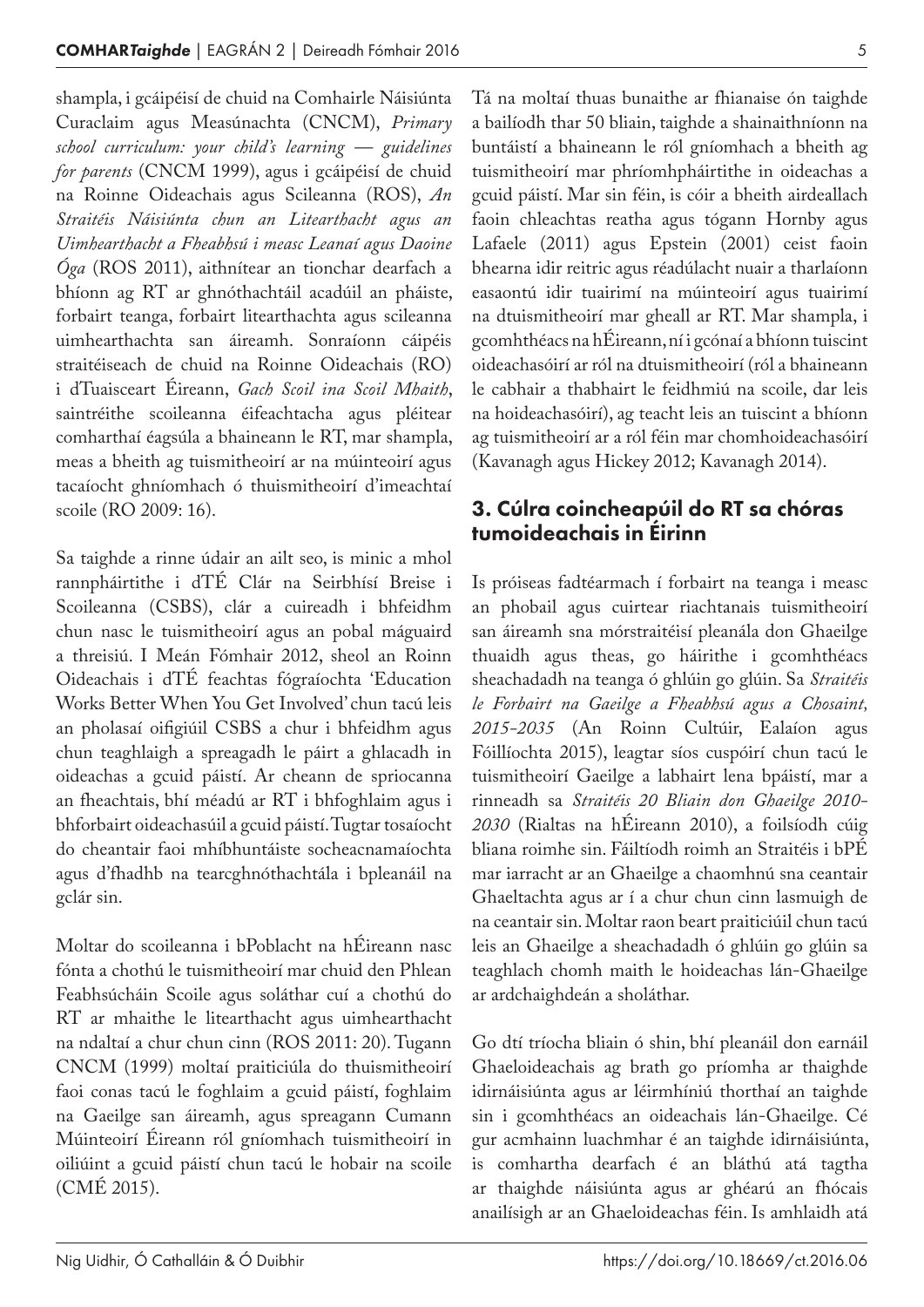an scéal le taighde ar RT sna scoileanna lán-Ghaeilge. Fiosraíodh inspreagadh na dtuismitheoirí agus tugadh léargas ar an dearcadh i leith na rogha lán-Ghaeilge i dTÉ i saothar Maguire (1986: 1991). Tugadh le fios gur fáthanna oideachasúla agus cultúrtha a spreag suim tuismitheoirí sa chéad bhunscoil lán-Ghaeilge i mBéal Feirste agus fiosraíodh na dúshláin a cuireadh roimh thuismitheoirí i gcomhthéacs an tionscnaimh stairiúil, cheannródaíoch sin i dTÉ. Mar shampla, rinneadh anailís ar na constaicí a chuir teorainn le foghlaim agus le húsáid na Gaeilge i measc na dtuismitheoirí. Pléadh na hathruithe a tháinig ar ról na dtuismitheoirí i saol na scoile i ndiaidh dhúshláin na mblianta tosaigh nuair a mhair an scoil de bharr dhíograis na dtuismitheoirí gan aitheantas oifigiúil ná maoiniú a fháil ón Roinn Oideachais. Míníonn Maguire (1991: 138) gur aithin tuismitheoirí idir bhuntáistí agus mhíbhuntáistí leis na freagrachtaí a bhí orthu mar thuismitheoirí sa togra lán-Ghaeilge.

I bPÉ, bhí fianaise á bailiú a chuir go mór le tuiscint ar chúlra teangeolaíoch, oideachasúil agus socheacnamaíoch na dteaghlach lán-Ghaeilge. Aithníodh athruithe i bpróifílí na dtuismitheoirí de réir mar a d'fhás an pobal scolaíochta agus léiríodh gnéithe tábhachtacha de ról na dtuismitheoirí san earnáil (Ó Riagáin agus Ó Gliasáin 1979; Hickey 1998; Coady agus Ó Laoire 2002; Harris agus Ó Laoire 2006; Kavanagh agus Hickey 2012). I gcásstaidéar a chuimsíonn pobal naíscoile, bunscoile agus iar-bhunscoile, díríonn Nic Íomhair (2015) aird ar riachtanais na dtuismitheoirí agus ar an tacaíocht atá de dhíth orthu mar ghníomhairí ag leibhéil éagsúla i bpróiseas oideachais a gcuid páistí agus i bpróiseas tógála pobal teanga. Cuireann an saothar sin leis an eolas ar an ghaol ar leith a bhíonn idir scoileanna lán-Ghaeilge agus an pobal máguaird. Ar ndóigh, bíonn tacaíocht de dhíth ar thuismitheoirí mar fhoghlaimeoirí teanga fosta. Pléann Nic Íomhair an nasc idir cumas Gaeilge na dtuismitheoirí agus gníomhaíochtaí mar léamh scéalta i nGaeilge lena bpáistí agus fuarthas amach go raibh nasc suntasach idir an dá rud sin (2015: 87). Taispeánann an taighde a rinne Ó Duibhir *et al*. (2015) go bhfuil tionchar ag na leibhéil chumais i nGaeilge a bhíonn ag tuismitheoirí ar ghnéithe áirithe de RT. Míníonn céatadán de thuismitheoirí iar-bhunscoile i dTÉ a bhí

páirteach sa taighde sin gur de dheasca easpa Gaeilge a bhíonn drogall orthu cuidiú a thairiscint don scoil. Is cuí tuismitheoirí a chur ar an eolas faoi luach na gcineálacha éagsúla rannpháirtíochta agus faoin dóigh a n-imríonn siad tionchar ar dhearcadh na ndaltaí i leith na foghlama (Grolnick agus Slowiaczek 1994: 65, 239).

Bíonn roinnt tuismitheoirí bunscoile níos gníomhaí i saol na scoile agus bíonn RT níos treise le linn na luathbhlianta ná mar a bhíonn sé ag leibhéal iarbhunscoile, mar a tuairiscíodh i dtaighde a rinne O'Hanlon, McLeod agus Paterson (2010: 66-68). Molann Andrews (2006) polasaithe agus cleachtais i suímh naíscoile a ardaíonn feasacht ar an tábhacht a bhaineann le RT agus ar an nasc idir é sin agus foghlaim na bpáistí sa tumchlár. Tacaíonn curaclam na bunscoile leis an chur chuige sin, go háirithe i gcomhthéacs na luathbhlianta. Ní hamháin go bhfuil bonn taighde le RT go ginearálta ach aithnítear go bhfuil diminsean breise le ról tuismitheoirí tumoideachais agus go bhfuil tacaíocht de dhíth chun freagrachtaí a chur i gcrích. Tugtar léargas ar ról tuismitheoirí sa phróiseas measúnaithe sna luathbhlianta i scoileanna lán-Ghaeilge i saothar Mhic Aoidh (2012: 119). Moltar grinnbhreathnóireacht ranga sa bhonnchéim i gCuraclam TÉ le 'gur féidir eolas a roinnt le tuismitheoirí agus gur féidir cuidiú le tuismitheoirí tacú le sealbhú Gaeilge a gcuid páistí sa bhaile' (An Roinn Oideachais 2009: 12).

Tá feidhm le taighde a thabharfadh treoir do thuismitheoirí faoi na himpleachtaí dá bpáistí a bhaineann lena ndearcadh i leith na Gaeilge agus lena n-oilteacht teanga féin. Is í easpa Gaeilge na dtuismitheoirí an chonstaic is mó ar RT, de réir freagróirí i staidéar Kavanagh agus Hickey (2012: 7-8), agus is é a gcumas féin sa sprioctheanga an dúshlán is mó a shamhlaíonn tuismitheoirí le roghnú an oideachais lán-Ghaeilge dá gclann, dar le saothar Maguire (1991: 121-131). Pléann Baker (2000) ceisteanna coitianta a bhíonn ag tuismitheoirí, mar shampla, faoin dóigh ar féidir leo cuidiú le forbairt litearthachta na bpáistí. Tá sé tábhachtach do thuismitheoirí ar bheagán Gaeilge go gcuirtear in iúl dóibh a luachmhaire atá a dtacaíocht maidir le Béarla a gcuid páistí a fhorbairt (RO 2009; Kavanagh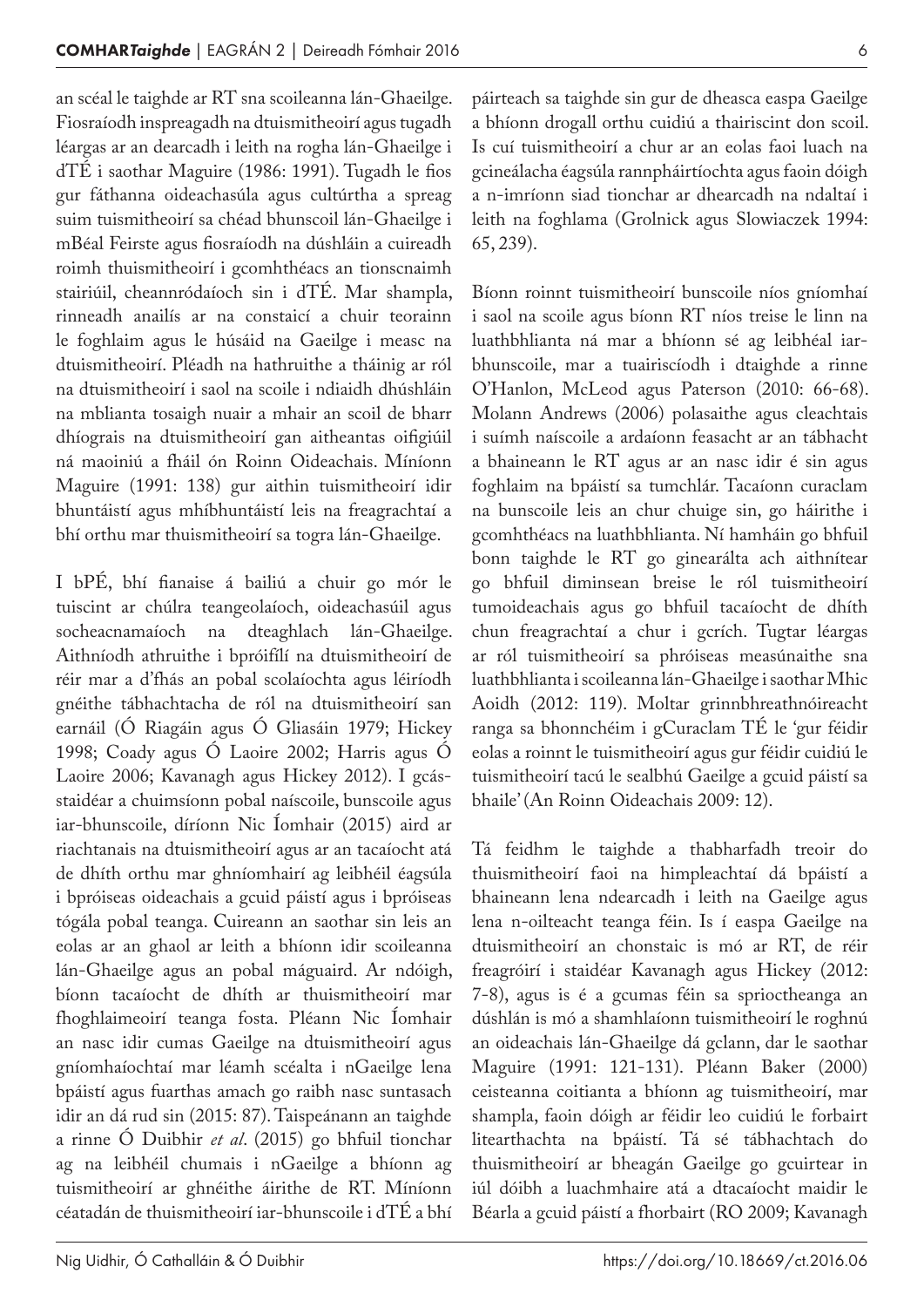agus Hickey 2012; Strickland agus Hickey 2016) chomh maith lena ndearcadh dearfach i leith na Gaeilge (Harris agus Murtagh 1999; Kavanagh agus Hickey 2012).

Tá fianaise ar fáil i réimse tuarascálacha ar an nasc idir oilteacht teanga, úsáid na teanga agus dearcadh i leith na teanga i measc an phobail (CILAR 1975; Harris agus Murtagh 1999). Pléann Murtagh (2007) an tionchar dearfach a imríonn comhthéacs feidhmiúil ar fhoghlaim teanga agus ar inspreagadh ionstraimeach agus comhtháite an fhoghlaimeora. Dar leis na ceannairí scoileanna, idir phríomhoidí agus chomhordaitheoirí aonad, a bhí faoi agallamh sa mhórstaidéar a rinne Ó Duibhir *et al*. (2015), tá baint idir úsáid fheidhmiúil na teanga agus dul chun cinn na ndaltaí, agus aithníodh buntáistí sna luathbhlianta nuair a bhí an Ghaeilge á labhairt sa bhaile. Féachfar anois ar mhodheolaíocht an taighde a mbeidh cuid de na torthaí uaidh á tuairisciú anseo.

# 4. Modheolaíocht

Bhí dhá chéim sa tionscadal a bhfuil an t-alt seo ag tarraingt air. I gCéim a hAon, seoladh ceistneoirí chuig gach bunscoil agus iar-bhunscoil lán-Ghaeilge i bPÉ agus i dTÉ araon, lasmuigh de na ceantair Ghaeltachta, agus fuarthas 113 ceistneoir ar ais (53%). D'fhreagair 90 bunscoil agus 23 iar-bhunscoil na ceistneoirí ar an iomlán agus déantar tagairt san alt seo do chuid de na sonraí a bailíodh, go háirithe san áit a gcaitheann siad solas ar ról na dtuismitheoirí. Mar shampla, fiosraíodh cén tacaíocht a thugann scoileanna do thuismitheoirí na ndaltaí Gaelscolaíochta ó thaobh na Gaeilge de. Fiosraíodh na bealaí a soláthraíonn scoileanna tacaíocht leis an teanga do theaghlaigh nach bhfuil Gaeilge acu. Fiosraíodh, chomh maith, an méid Gaeilge a úsáideann scoileanna agus iad i mbun cumarsáide le tuismitheoirí, agus an ról a imríonn an scoil i bhforbairt na Gaeilge sa phobal áitiúil.

Is í Céim a Dó den taighde is mó a sholáthraíonn faisnéis a thugann léargas ar chroícheisteanna an ailt seo. Tugadh cuireadh do rannpháirtithe i gCéim a hAon páirt a ghlacadh i gcás-staidéir. Roghnaíodh 20 scoil ar fad, 10 gcinn i dTÉ agus 10 gcinn i bPÉ, faoi mar a fheictear i dTábla 1. Rinneadh agallaimh agus fócasghrúpa le príomhoidí na nGaelscoileanna agus comhordaitheoirí na n-aonad sin.

Cuireadh ceistneoirí ar dhaltaí sna scoileanna sin agus ar a dtuismitheoirí. Baineadh úsáid as Cnuasach Trialach Dearcadh/Inspreagadh (CTDI) (Gardner 1985) le heolas a bhailiú faoi iompar teanga na ndaltaí Gaelscoile agus na gnéithe a imríonn tionchar ar úsáid na Gaeilge ina measc. Tá a lán uirlisí measúnaithe ar fáil chun spriocanna teangeolaíocha a bhaineann le foghlaim an dara teanga a mheas. Forbraíodh

|                                     | Poblacht na<br>hÉireann   | <b>Rang PÉ</b> | <b>Tuaisceart</b><br>Éireann | <b>Rang TÉ</b> |
|-------------------------------------|---------------------------|----------------|------------------------------|----------------|
| Bunscoileanna<br>saorsheasaimh      | 5                         | Rang 5         | $\overline{A}$               | Rang 7         |
| Aonaid bhunscoile                   | Neamhbhainteach<br>(N/bh) | N/bh           | 3                            | Rang 7         |
| lar-bhunscoileanna<br>saorsheasaimh | $\overline{2}$            | Bliain 4       |                              | Bliain 12      |
| Aonaid iar-bhunscoile               | 3                         | Bliain 4       | $\overline{2}$               | Bliain 12      |
| Iomlán                              | 10                        |                | 10                           |                |

#### Tábla 1. Scoileanna na gcás-staidéar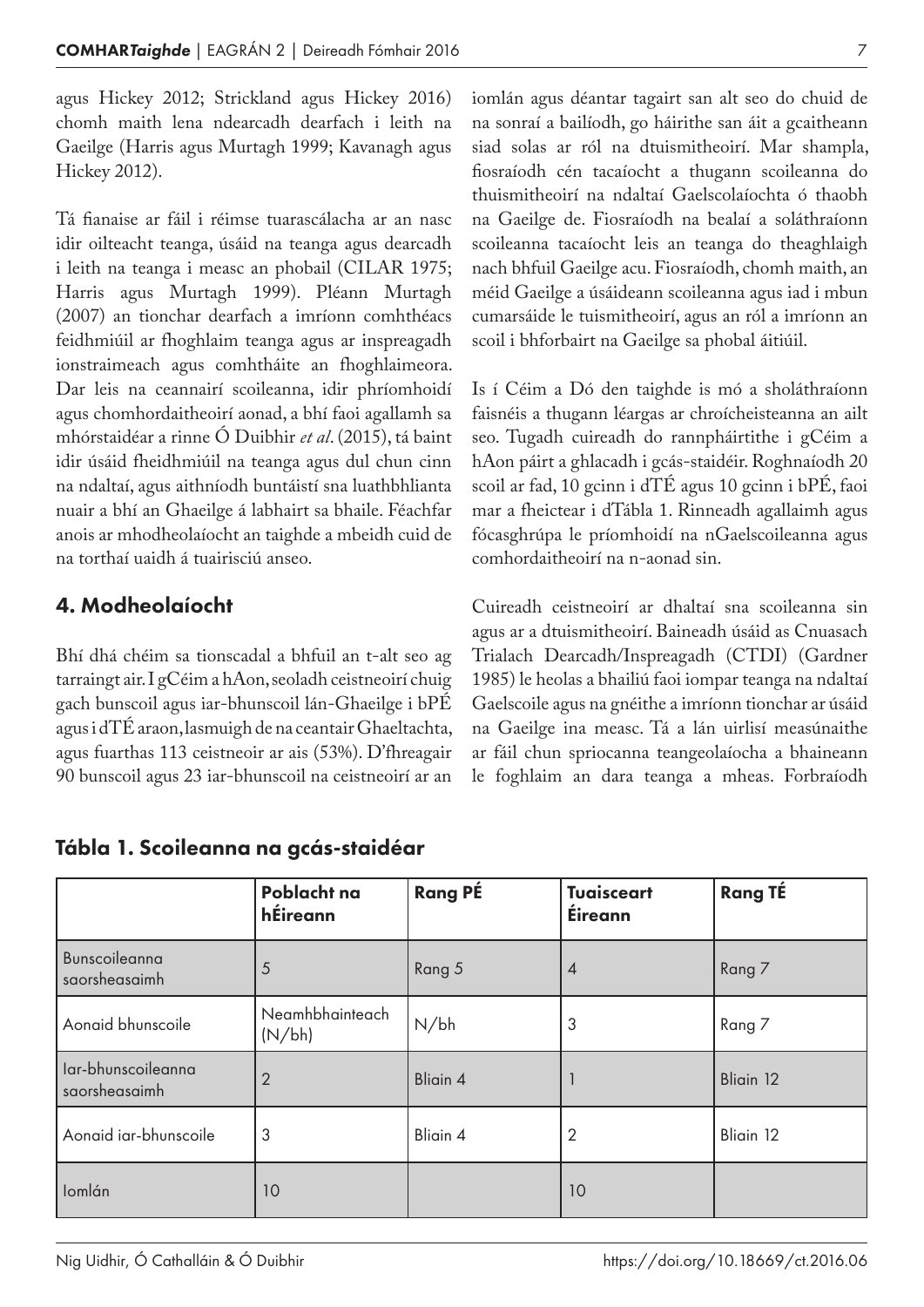an CTDI chun measúnú a dhéanamh ar na gnéithe neamhtheangeolaíocha a bhaineann le foghlaim an dara teanga, toil an fhoghlaimeora leanúint den staidéar ar an sprioctheanga, mar shampla. Sa saothar seo, is daltaí sna haoisghrúpaí 10-11 bliain agus 14-16 bliain a bhí i gceist. D'fhreagair 373 dalta ceistneoir (ráta freagartha 60%), mar a fheictear i dTábla 2. Cuireadh ceistneoir chuig tuismitheoirí na ndaltaí agus líon 342 tuismitheoir ar fad an ceistneoir isteach (ráta freagartha 55%). Baineadh feidhm as cóid chun tuismitheoirí a mheaitseáil lena bpáistí. Feictear i dTábla 2 go raibh sonraí againn do 288 dalta agus a dtuismitheoirí.

Baineadh úsáid as Cronbach's Alpha, tomhas a fhiosraíonn an gaol idir míreanna i ngrúpa, chun leanúnachas inmheánach agus iontaofacht míreanna sna ceisteanna a chinntiú. Rinneadh na ceistneoirí a phíolótú agus leasaíodh iad, dá réir. Rinneadh ábhar cáilíochtúil sna hagallaimh a thras-scríobh go dílis agus rinne beirt taighdeoirí anailís théamach (Cohen *et al*. 2011) ar an ábhar. Aithníodh gur ghá na torthaí a bhain le múnlaí éagsúla Gaelscoile a léirmhíniú go cúramach, chomh maith le líon na scoileanna éagsúla sa dá limistéar a chur san áireamh. Mar shampla, níl aon aonad bunscoile i bPÉ agus tá líon beag aonad

| Cineál scoile/Réigiún | Líon iomlán na ndaltaí Líon iomlán na | dtuismitheoirí | Líon na ndaltaí<br>le sonraí dá<br>dtuismitheoirí |
|-----------------------|---------------------------------------|----------------|---------------------------------------------------|
| Bunscoil (PÉ)         | 128                                   | 139            | 119                                               |
| Bunscoil (TÉ)         | 71                                    | 54             | 41                                                |
| Iar-bhunscoil (PÉ)    | 100                                   | 102            | 91                                                |
| Iar-bhunscoil (TÉ)    | 74                                    | 47             | 37                                                |
| lomlán                | 373                                   | 342            | 288                                               |

Tábla 2. Líon na ndaltaí a chomhlánaigh an CTDI de réir scoile agus réigiúin

Bhí 37 ceist ar fad i gceistneoir na dtuismitheoirí atá ar fáil in Aguisín A. Bhain na ceisteanna le trí rannóg éagsúla: cúlra an tuismitheora (9 gceist); an páiste agus an Ghaeilge (7 gceist); an scoil agus oideachas lán-Ghaeilge (21 ceist). Bhí meascán ceisteanna sa cheistneoir: ceisteanna dúnta, ceisteanna ilroghnacha, ceisteanna i bhfoirm scála cúig phointe Likert ó 'easaontaím go mór' go 'aontaím go mór,' agus ceisteanna oscailte chun deis a thabhairt do thuismitheoirí a dtuairimí a nochtadh. Iarradh ar thuismitheoirí sonraí breise a thabhairt freisin le ceisteanna ilroghnacha ar mhaithe le cruinneas. Bhí roinnt de na ceisteanna bunaithe ar an cheistneoir do thuismitheoirí a d'úsáid Harris agus Murtagh (1999) sa staidéar a rinne siad ar theagasc agus ar fhoghlaim na Gaeilge sa bhunscoil.

iar-bhunscoile (5) i dTÉ, áit a raibh an earnáil iarbhunscoile ag luathphointe forbartha le linn thréimhse an taighde.

# 5. Torthaí taighde

Go ginearálta, fuarthas amach go raibh tuismitheoirí sásta leis an rogha scolaíochta a rinne siad dá gcuid páistí, toradh atá ag teacht le Kavanagh (2014), agus go bhfuil a ndearcadh dearfach i leith an tsoláthair inchurtha le freagrachtaí tuismitheoirí i gcórais tumoideachais eile, amhail chóras na scoileanna Gàidhlig in Albain (MacNeil 1997: 101-110). Nuair a rinneadh anailís dhomhain ar na freagraí, áfach, aithníodh patrúin a chuir dúshláin roimh na scoileanna agus na tuismitheoirí araon.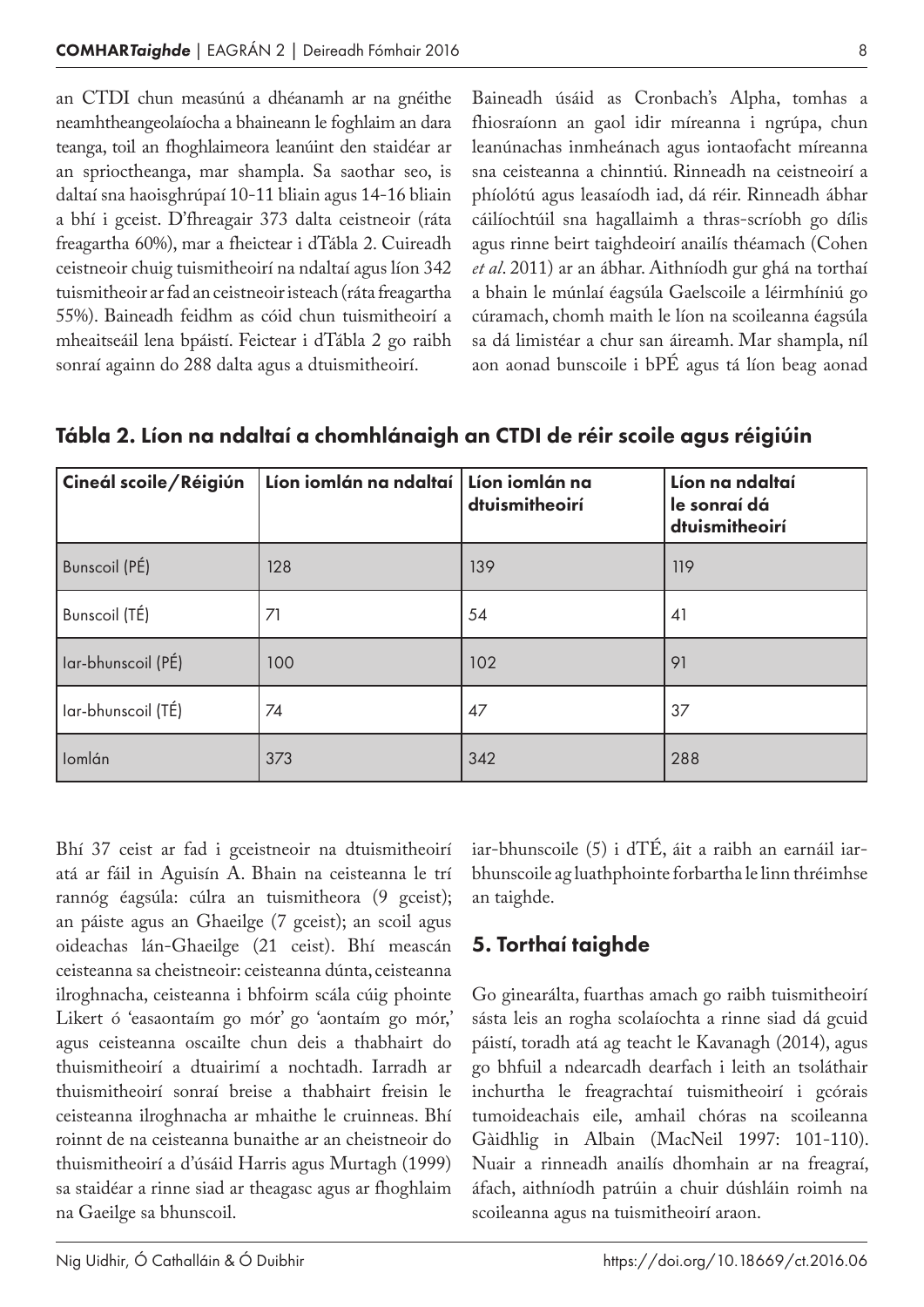#### 5.1 Próifíl socheacnamaíochta na dtuismitheoirí agus fás na scoileanna

Taispeánann torthaí an taighde go bhfuil difear le sonrú i stádas socheacnamaíochta na nGaelscoileanna i dTÉ agus i bPÉ. Baintear feidhm as líon daltaí atá i dteideal béilí saora mar chomhartha ar stádas socheacnamaíoch níos ísle do scoileanna i dTÉ agus úsáidtear aitheantas mar scoil DEIS mar chomhartha air do scoileanna i bPÉ. Léirigh an taighde seo próifíl dhifriúil socheacnamaíochta sa dá dhlínse. Sonraíodh go raibh 46% de dhaltaí bunscoile lán-Ghaeilge TÉ i dteideal béilí saora ar an mheán agus ba é 34% an meánchéatadán de dhaltaí iar-bhunscoileanna lán-Ghaeilge TÉ. Tá sin níos airde ná staitisticí na Roinne Oideachais do scoileanna i dTÉ (27% ag leibhéal bunscoile agus 16% ag leibhéal iar-bhunscoile in 2012-13). I dtaca le scoileanna lán-Ghaeilge i bPÉ, bhí meánchéatadán na scoileanna lán-Ghaeilge a raibh stádas DEIS acu níos ísle ná an meán do scoileanna uile PÉ. Sa taighde seo, ní raibh stádas DEIS ach ag 10% de na bunscoileanna lán-Ghaeilge agus ag 0% de na hiar-bhunscoileanna lán-Ghaeilge a bhí san áireamh. Pléann Harris agus Ó Laoire (2006), Kavanagh agus Hickey (2012), agus Strickland agus Hickey (2016) an réimse éagsúlachta atá le sonrú i measc tuismitheoirí tumoideachais ó thaobh cúlra oideachais agus stádais shocheacnamaíoch agus ó thaobh inniúlachta sa Ghaeilge de. Tagraíonn Harris agus Ó Laoire (2006) do líon na dtuismitheoirí ar bheagán Gaeilge agus tógtar ceist faoin tionchar a imreofar ar ghnóthachtáil na ndaltaí sa Ghaeilge dá bharr.

Le linn an phlé a rinneadh le príomhoidí agus comhordaitheoirí scoileanna sa taighde seo, tagraíodh do roinnt impleachtaí oideachasúla a bhaineann le hathruithe socheacnamaíochta i gceantar na scoile, impleachtaí a éiríonn níos casta de réir mar a mhéadaíonn pobal na scoile. De réir mar a fhásann na scoileanna, eascraíonn dúshláin bhreise agus baineann ceann acu seo le RT. Pléadh dúshláin dhifriúla a chruthaítear i gceantair faoi mhíbhuntáiste agus thug na príomhoidí réimse leathan de shamplaí a léiríonn straitéisí cruthaitheacha a d'úsáid na scoileanna chun freagairt dóibh. Déanann Mac Corraidh (2013) plé ar na buntáistí saoil a bhaineann leis an dátheangachas

a chuireann na scoileanna lán-Ghaeilge ar fáil i gceantair faoi mhíbhuntáiste.

Is é an t-athrú is suntasaí a thuairiscigh príomhoidí sa taighde reatha seo ná méadú ar líon na dtuismitheoirí a roghnaigh an scoil de thairbhe gurbh í an ceann ba chóngáraí agus ab áisiúla í agus gan an oiread céanna suime acu sa chóras Gaelscolaíochta. Le linn luathbhlianta fáis na scoileanna sin, is cúinsí a bhain le cultúr agus le hardchaighdeán oideachais a d'imir tionchar ar chinneadh na dtuismitheoirí. Mar sin de, de réir mar a mhéadaíonn pobal na scoile gintear dúshláin nua, mar shampla, tuismitheoirí gan a bheith ag déanamh cumarsáide leis an scoil nó gan a bheith ag freastal ar imeachtaí a thugann treoir agus comhairle faoi RT. Tá fadhbanna sóisialta casta á bhfulaingt i gcuid de na ceantair sin agus mhínigh príomhoide amháin tionscadail chruthaitheacha a thacaigh leis na tuismitheoirí agus a spreag rannpháirtíocht in oideachas na ndaltaí a bhí in easnamh, dar leis, roimhe sin. Sa scoil sin, atá suite ar imeall cathrach i dTÉ, d'aithin an príomhoide athrú ar an dearcadh a bhí ag cuid de na tuismitheoirí nua ar ghnóthachtáil na bpáistí agus ar shealbhú teanga an tumchláir. Bhain an t-athrú le hinspreagadh na dtuismitheoirí i gceantar faoi mhíbhuntáiste. De réir mar a d'athraigh próifíl an phobail chónaithe in abhantrach na scoile, bhí ní ba mhó tuismitheoirí ag roghnú na naíscoile agus na bunscoile ar son áisiúlachta, gan an oiread céanna suime acu in éiteas na scoile ná sa tsaintréith lán-Ghaeilge. Sa chás sin, bhí pleanáil straitéiseach shamhlaíoch de dhíth chun RT a mhéadú agus suim a mhúscailt sna tuismitheoirí. Cuireadh plean i bhfeidhm chun tuismitheoirí a mhealladh chuig cruinnithe aonair leis an mhúinteoir ranga, i suíomh neamhfhoirmeálta. Thug sé sin deis do na múinteoirí aithne a chur ar thuismitheoirí, iad a chur ar a suaimhneas, feasacht a ardú ar an tábhacht a bhaineann le RT agus smaointe a roinnt faoi bhealaí leis sin a chur i gcrích. Gné eile den phlean ba ea seisiúin súgartha a reáchtáil sa scoil agus cuireadh a thabhairt do thuismitheoirí teacht agus páirt a ghlacadh sna gníomhaíochtaí súgartha a rinne daltaí sa rang. Léiríonn an t-eispéireas seo an tábhacht a bhaineann le cuirí ón scoil do thuismitheoirí, mar atá aitheanta ag Hoover-Dempsey agus Sandler (1997). Thuairiscigh an príomhoide go ndearna na daltaí dul chun cinn san fhoghlaim dá thairbhe. Pléann Grolnick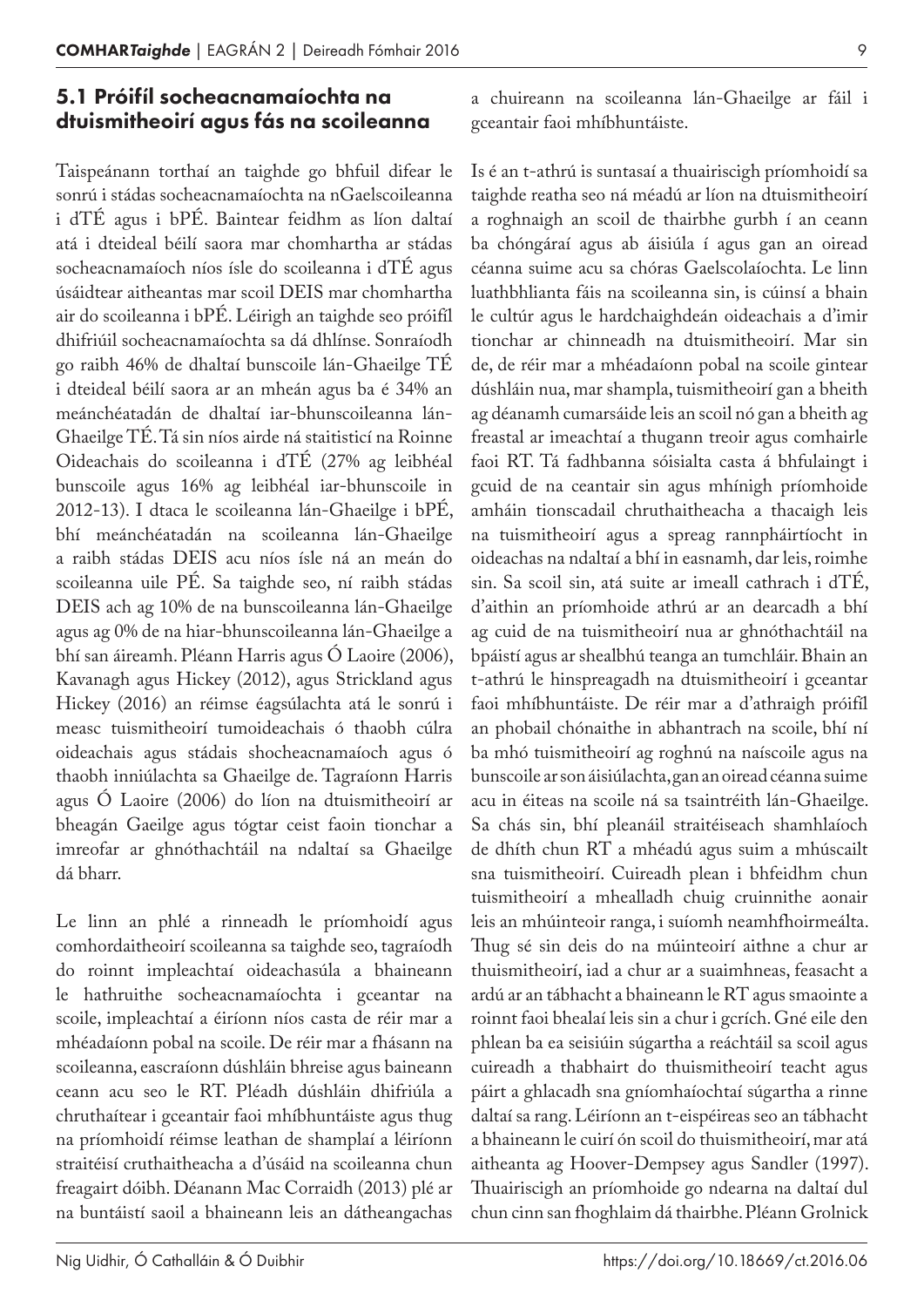agus Slowiaczek (1994) taighde a aithníonn an ról gníomhach atá ag RT agus éifeacht saintréithe chúlra na dtuismitheoirí, mar shampla, a gcúlra oideachais, ar an dul chun cinn acadúil a dhéanann na páistí ar scoil. Dhearbhaigh an cás-staidéar thuas go gcuidíonn cuirí ón scoil leis na tuismitheoirí a chumasú mar pháirtithe. Taispeánann sé gur fiú smaoineamh ar an RT ó pheirspictíocht an tuismitheora agus bheith oscailte do dhóigheanna cruthaitheacha a éascaíonn RT agus a thacaíonn le tuismitheoirí coincheap na rannpháirtíochta i gcomhthéacs tumoideachais a thuiscint agus a chur i bhfeidhm.

# 5.2 Roghnú na múnlaí scoile

Chomh maith le héagsúlú i bpróifílí na dteaghlach, tá athrú tagtha ar an speictream múnlaí scoileanna atá ar fáil i dTÉ go háirithe, áit a bhfuil go leor aonad ann. Ar ndóigh, ní chiallaíonn sé sin go bhfuil rogha níos leith-ne ag tuismitheoirí faoin mhúnla scoile mar is minic nach mbíonn ach aon suíomh lán-Ghaeilge amháin sa cheantar. Shíl roinnt comhordaitheoirí aonaid gur túisce a roghnaíonn tuismitheoirí an tumoideachas más aonad Gaeilge i scoil Bhéarla atá i gceist, seachas Gaelscoil shaorsheasaimh. Is é an míniú a thug siad ná gur lú an baol go dteipfeadh ar aonad suite i scoil Bhéarla atá ar bun le tamall ná tionscnamh nua lán-Ghaeilge a bheadh neamhspleách, dar leis na tuismitheoirí sin. Níor aontaigh ceannairí na scoileanna saorsheasaimh leis an bharúil seo (Ó Duibhir *et al*. 2015) mar shíl gach príomhoide go raibh scoileanna saorsheasaimh níos láidre ó thaobh sholáthar an tumoideachais de.

Bhí fáthanna comónta ann a mheall tuismitheoirí chuig an tumoideachas seachas chuig múnla eile scolaíochta. Léirigh roinnt tuismitheoirí gur roghnaigh siad scoil lán-Ghaeilge toisc go raibh meas acu ar an teanga agus ar an chultúr agus go raibh sé tábhachtach dóibh go mbeadh Gaeilge líofa ag a bpáistí. Tuairiscíodh an dá inspreagadh mór sin a bhaineann le buntáistí cultúrtha agus buntáistí oideachasúla atá pléite i saothair eile (Maguire 1991; O'Hanlon, McLeod agus Paterson 2010). Mhol tuismitheoirí an caighdeán ard oideachais a bhí ar fáil sa chóras lán-Ghaeilge agus d'aithin siad go raibh buntáistí cognaíocha, cultúrtha agus sóisialta ann do pháistí dátheangacha, buntáistí

a d'aithin tuismitheoirí sa taighde a rinne Whiting agus Feinauer (2011) ar chlár dátheangach sna Stáit Aontaithe. D'imir taithí na dtuismitheoirí ar fhoghlaim na Gaeilge tionchar orthu, idir dhearfach agus diúltach. Bhí gnéithe mothálacha ag baint leis an chinneadh a bhain le forbairt iomlánaíoch na leanaí. Phléigh roinnt tuismitheoirí buntáistí a bhain le héiteas na scoile lán-Ghaeilge agus is minic a rinneadh tagairt don timpeallacht fháiltiúil. D'imir eispéiris gaolta agus tuairimíocht iar-dhaltaí tionchar ar an rogha a rinne tuismitheoirí. Mar shampla, mhaígh tuismitheoir amháin an méid seo, agus í ag tagairt do bhunscoil i dTÉ: 'Her cousins had attended the same school and enjoyed the atmosphere and friendly approach and received a great knowledge of Irish.' Léirigh tuismitheoirí eile dóchas as forbairt féiniúlachta san earnáil lán-Ghaeilge agus luadh meas ar an teanga Ghaeilge mar ghné thábhachtach dá n-oidhreacht chultúrtha, mar atá pléite ag Harris agus Murtagh (1999) agus Murtagh (2007). Mhínigh tuismitheoirí réimse buntáistí leis an oideachas lán-Ghaeilge sna freagraí oscailte a thug siad. Is iad na cuspóirí ionstraimeacha is mó a luadh ná feabhsú deiseanna fostaíochta, torthaí scrúduithe san iarbhunscoil, agus foghlaim teangacha breise. Agus, ar ndóigh, luaigh tuismitheoirí cúiseanna pragmatacha eile nach mbaineann go díreach le saintréithe na scoileanna lán-Ghaeilge, ina measc gaireacht na scoile, an cóimheas daltaí le múinteoirí, ranganna beaga agus cáil na scoile, fachtóirí a thuairiscigh tuismitheoirí i staidéar Kavanagh (2014) chomh maith.

# 5.3 Cúlra teanga na dtuismitheoirí

Fiosraíodh cúlra teanga na dtuismitheoirí agus iad ag fás aníos. Níl fianaise ann do sheachadadh teanga ó ghlúin go glúin go fóill agus is gá a chur san áireamh nach dócha go raibh scoileanna lán-Ghaeilge ar fáil do chuid mhaith den phobal tuismitheoirí le linn a laethanta scolaíochta. D'fhreastail 9.6% de thuismitheoirí an taighde seo ar scoil lán-Ghaeilge. Cuireadh ceist ar na tuismitheoirí faoin teanga a labhraítí sa bhaile agus iad ag fás aníos (Ceist 5, Aguisín A). Feictear i dTábla 3 gur Béarla amháin nó Béarla den chuid is mó a labhraítí i mbreis agus 95% dá dteaghlaigh agus iad ag fás aníos.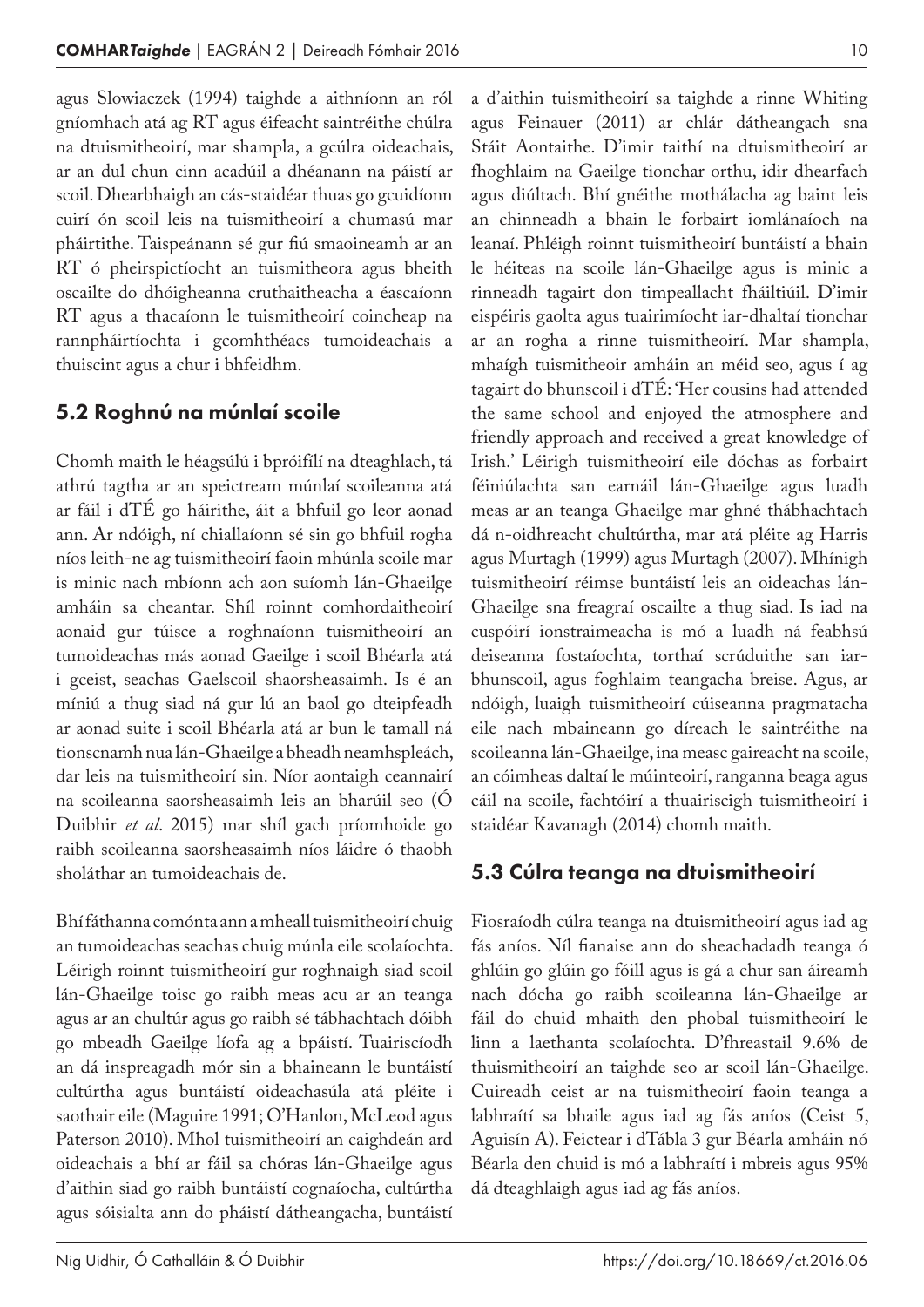Bhaineamar úsáid as trialacha staitistiúla ANOVA agus Bonferroni le fáil amach an raibh comhcheangail idir iompar teanga na dtuismitheoirí anois agus (i) an teanga a labhraítí agus iad ag fás aníos; (ii) freastal ar bhunscoil nó iar-bhunscoil lán-Ghaeilge. Bhí comhcheangail réasúnta láidir, atá suntasach ó thaobh staitistice de, idir an teanga a labhair na tuismitheoirí agus iad ag fás aníos agus a mhinice is a labhraíonn siad Béarla, Gaeilge nó teanga eile lena bpáistí féin (chí-cearnach=173.8, df=25, p < .001). Ní raibh aon chomhcheangail ann, áfach, idir freastal na dtuismitheoirí ar scoil lán-Ghaeilge agus an teanga a labhraíonn siadsan lena bpáistí féin (chícearnach=12.8, df=10, p = .237). Ní mór cuimhneamh arís gur grúpa beag go leor de 32 tuismitheoir sa taighde seo a d'fhreastail ar bhunscoil nó ar iar-bhunscoil lán-Ghaeilge ach ní léir ón fhianaise sa taighde seo go raibh tionchar láidir aige seo ar a n-iompar teanga lena bpáistí féin.

Taispeánann na torthaí sin go bhfuil tábhacht mhór le nósanna teanga sa bhaile agus gur chóir aird a dhíriú ar straitéisí a thacaíonn le seachadadh na teanga ó ghlúin go glúin mar thosaíocht i bpleanáil straitéiseach don Ghaeilge. Tugann Strickland agus Hickey (2014: 7) forbhreathnú ar an chorpas taighde a léiríonn an tábhacht a bhaineann le forbairt na Gaeilge sa bhaile agus sa phobal, ina measc King agus Fogle (2013), a phléann an phleanáil teanga a tharlaíonn ag leibhéal an teaghlaigh.

Ba léir go raibh tionchar nach beag ag cúlra teanga na ndaltaí ar a dtoilteanas i leith úsáid na Gaeilge taobh istigh agus taobh amuigh den scoil. Chuir roinnt daltaí in iúl gur spreag tuismitheoirí, siblíní agus gaolta eile iad chun Gaeilge a labhairt, rud atá ag teacht le torthaí taighde Dörnyei (1998) faoi fhoghlaim an dara teanga ag páistí. Tá gaol idir dearcadh dearfach foghlaimeoirí i leith na sprioctheanga agus inspreagadh chun an teanga a fhoghlaim (Ó Duibhir 2009). Is léir ó thorthaí an taighde reatha seo go gcothaíonn tuismitheoirí inspreagadh intreach agus eisintreach a imríonn tionchar ar thoilteanas na ndaltaí Gaeilge a labhairt ar scoil agus taobh amuigh den scoil. Bhain na páistí

| Catagóir scoile/<br>suíomh                         | % Béarla<br>amháin | % Béarla den<br>chuid is mó | % Meascán<br>cothrom de<br><b>Ghaeilge agus</b><br><b>Béarla</b> | % Gaeilge den $ $<br>chuid is mó | % Gaeilge<br>amháin |
|----------------------------------------------------|--------------------|-----------------------------|------------------------------------------------------------------|----------------------------------|---------------------|
| Bunscoileanna<br>saorsheasaimh PÉ<br>$(n=119)$     | 71.8               | 23.1                        | 1.7                                                              | 1.7                              | 0.0                 |
| Bunscoileanna<br>saorsheasaimh TÉ<br>$(n=23)$      | 87.0               | 4.3                         | 4.3                                                              | 0.0                              | 4.3                 |
| Aonad bunscoile TÉ<br>$(n=18)$                     | 77.8               | 22.2                        | 0.0                                                              | 0.0                              | 0.0                 |
| lar-bhunscoileanna<br>saorsheasaimh PÉ<br>$(n=56)$ | 74.5               | 23.6                        | 1.8                                                              | 0.0                              | 0.0                 |
| lar-bhunscoil<br>shaorsheasaimh TÉ<br>$(n=28)$     | 82.1               | 17.9                        | 0.0                                                              | 0.0                              | 0.0                 |
| Aonad Iar-bhunscoile<br>PÉ agus TÉ (n=44)          | 76.7               | 16.3                        | 2.3                                                              | 0.0                              | 0.0                 |

Tábla 3: Nuair a bhí tusa ag fás aníos cén teanga(cha) a labhraítí sa bhaile?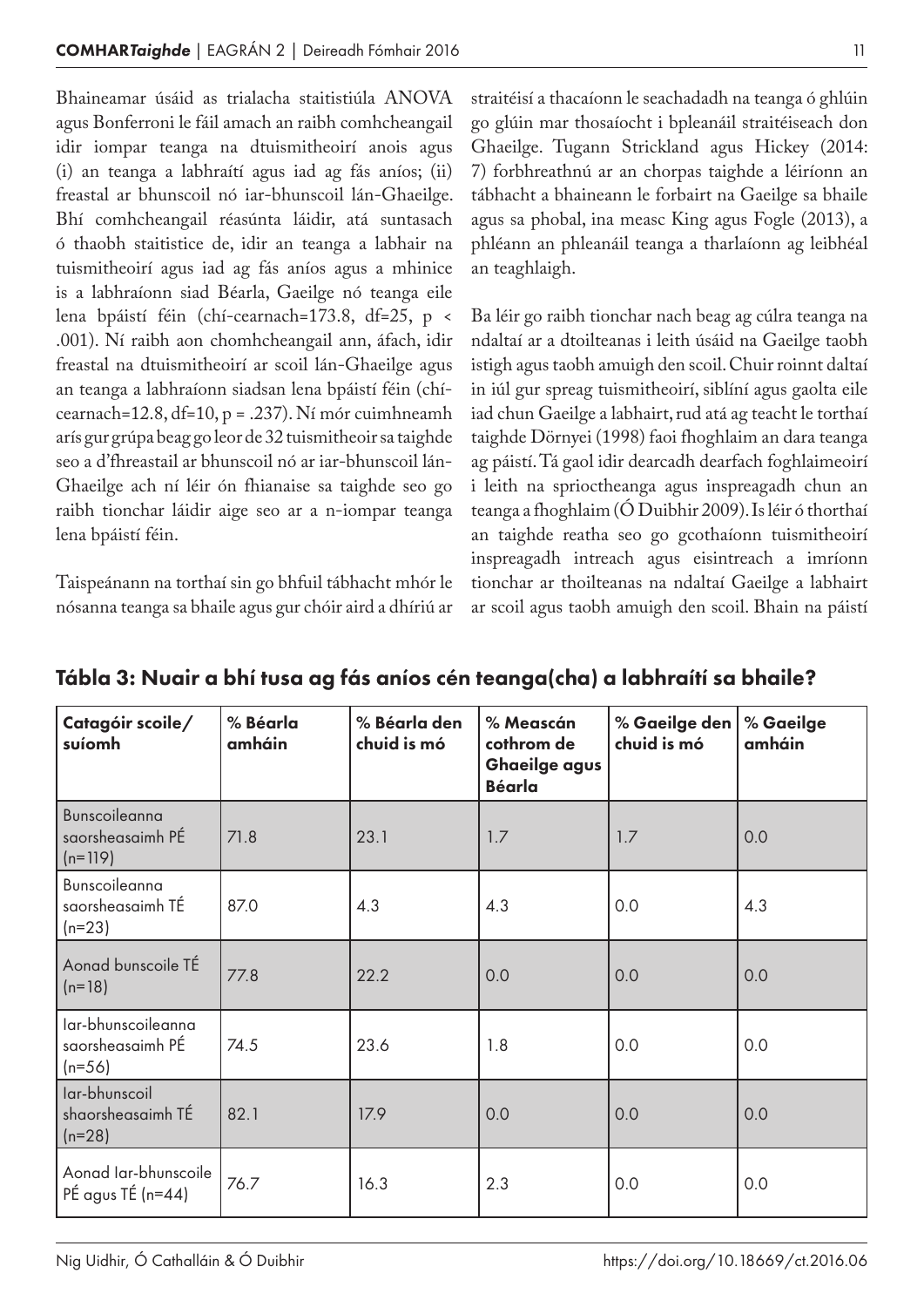sásamh as cuidiú a thabhairt do ghaolta, do chairde agus do dhaoine eile ar bheagán Gaeilge. Thaitin sé leo Gaeilge a labhairt le cairde ar scoil agus taobh amuigh den scoil. Nuair a phléigh daltaí na hathróga a spreag úsáid na Gaeilge, ba mhinic a sonraíodh tionchar an teaghlaigh (28.6%).

Iarradh ar na tuismitheoirí féinmheasúnú a dhéanamh ar a gcumas labhartha sa Ghaeilge faoi mar a fheictear i dTábla 4. Mheas an chuid is mó acu go raibh siad ábalta focail shimplí, abairtí simplí nó míreanna de chomhrá a láimhseáil. Léirigh na trialacha staitistiúla (ANOVA agus Bonferroni) gur ag tuismitheoirí na ndaltaí i mbunscoileanna i bPÉ a bhí an meánscór ab airde (3.76). B'amhlaidh an scéal maidir le patrúin úsáidte teanga idir tuismitheoirí agus páistí. B'airde an céatadán de thuismitheoirí i mbunscoileanna PÉ (14%) a labhair Gaeilge go han-mhinic lena bpáistí ná tuismitheoirí i scoileanna eile. Sa phobal tuismitheoirí uile, dar le 10% acu go raibh cumas ard Gaeilge labhartha acu. Bhí líon na dtuismitheoirí a thuairiscigh go raibh a gcuid Gaeilge ag caighdeán cainteoir dúchais beagán níos ísle ná an céatadán 5.8% a tuairiscíodh i saothar Harris agus Ó Laoire (2006). Ar an taobh eile de, ní dúirt ach 6% de thuismitheoirí nach raibh Gaeilge ar bith acu. Bhí formhór na dtuismitheoirí sna catagóirí idir 'cúpla focal' agus 'míreanna de chomhráite,' mar sin de, tá iarracht déanta acu roinnt Gaeilge a fhoghlaim ach tá tairseachleibhéal bainte amach acu atá faoi bhun ardleibhéal líofachta.

Thuairiscigh céatadáin arda de thuismitheoirí sna cineálacha éagsúla scoileanna gur Béarla amháin (44%) nó Béarla den chuid is mó (48%) a labhair siad lena bpáistí. Fuarthas an patrún céanna i saothar Nic Íomhair (2015: 51). Ar ndóigh, léiríonn sin go bhfuil roinnt mhaith tuismitheoirí a úsáideann roinnt Gaeilge, de réir a gcumais, agus iad i mbun cumarsáide lena bpáistí. Tá pleanáil straitéiseach de dhíth chun tacú le tuismitheoirí leibhéal níos fearr a bhaint amach agus iad a chur ar an eolas faoin nasc suntasach idir úsáid na Gaeilge ag an tuismitheoir agus dearcadh dearfach an pháiste i leith fhoghlaim agus úsáid na Gaeilge. Scrúdaíomar sonraí na ndaltaí maidir lena n-iompar teanga sa bhaile chun féachaint an raibh aon chomhcheangal idir inspreagadh an ndaltaí agus an méid Gaeilge a labhraíodh sa bhaile. Léirigh

| Catagóir scoile/<br>suímh                           | % Gan<br>Ghaeilge | % Cúpla<br>focal | % Cúpla<br>abairt<br>simplí | % Míreanna<br>de<br>chomhráite | % Formhór<br>comhráite | % Cumas<br>cainteoir<br>dúchais | Meán<br>$(1-5)$ |
|-----------------------------------------------------|-------------------|------------------|-----------------------------|--------------------------------|------------------------|---------------------------------|-----------------|
| Bunscoileanna<br>saorsheasaimh PÉ<br>$(n=119)$      | 0.8               | 8.5              | 31.4                        | 36.4                           | 18.6                   | 4.2                             | 3.76            |
| Bunscoileanna<br>saorsheasaimh TÉ<br>$(n=23)$       | 4.3               | 34.8             | 39.1                        | 17.4                           | 0.0                    | 4.3                             | 2.87            |
| Aonaid bhunscoile<br>$T\acute{E}$ (n=18)            | 5.6               | 16.7             | 27.8                        | 44.4                           | 0.0                    | 5.6                             | 3.33            |
| lar-bhunscoileanna<br>saorsheasaimh PÉ<br>$(n=56)$  | 7.3               | 20.0             | 40.0                        | 29.1                           | 1.8                    | 1.8                             | 3.04            |
| lar-bhunscoileanna<br>shaorsheasaimh TÉ<br>$(n=28)$ | 7.1               | 35.7             | 42.9                        | 7.1                            | 0.0                    | 7.1                             | 2.79            |
| Aonaid lar-<br>bhunscoile PÉ agus<br>TÉ $(n=44)$    | 14.0              | 11.6             | 25.6                        | 30.2                           | 14.0                   | 4.7                             | 3.33            |

Tábla 4: Conas a chuirfeá síos ar do chumas Gaeilge a labhairt?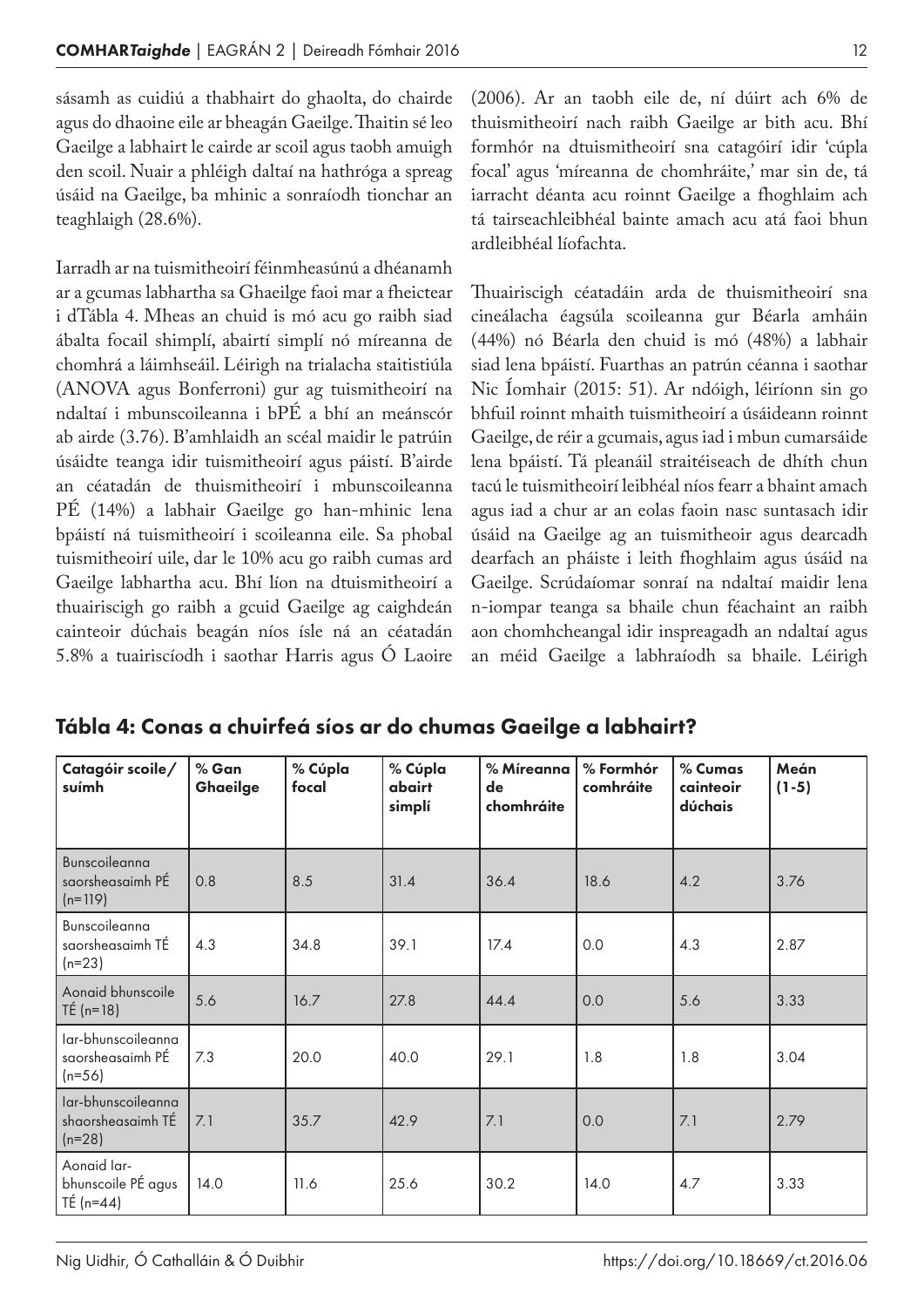| Catagóir                                      | Fonn foghlama<br>na Gaeilge<br>(6 m/r) | Dearcadh i leith<br>fhoghlaim na<br>Gaeilge<br>$(7 \text{ mir})$ | Spreagadh ó<br>thuismitheoirí<br>Gaeilge a<br>fhoghlaim<br>$(5 \text{ mir})$ | Féin-tuiscint<br>ar chumas sa<br><b>Ghaeilge</b><br>(6 m/r) | Úsáid na<br>Gaeilge<br>(13 m/r) |
|-----------------------------------------------|----------------------------------------|------------------------------------------------------------------|------------------------------------------------------------------------------|-------------------------------------------------------------|---------------------------------|
| Béarla amháin                                 | 3.42                                   | 3.89                                                             | 3.23                                                                         | 3.42                                                        | 2.73                            |
| Béarla den chuid<br>is mó                     | 3.85                                   | 4.16                                                             | 3.62                                                                         | 3.69                                                        | 3.09                            |
| Meascán cothrom<br>de Ghaeilge agus<br>Béarla | 3.98                                   | 4.28                                                             | 3.79                                                                         | 3.72                                                        | 3.53                            |
| Teanga eile                                   | 3.79                                   | 4.06                                                             | 3.78                                                                         | 3.76                                                        | 3.28                            |
| Iomlán                                        | 3.74                                   | 4.09                                                             | 3.54                                                                         | 3.62                                                        | 3.06                            |

| Tábla 5. An teanga labhartha sa bhaile agus meándearcthaí na bpáistí |  |  |  |  |
|----------------------------------------------------------------------|--|--|--|--|
|----------------------------------------------------------------------|--|--|--|--|

trialacha comparáideacha Bonferroni grúpa ar ghrúpa iar-hoc go raibh meánscór na ndaltaí a labhair 'Béarla amháin' sa bhaile níos ísle ná na daltaí sna catagóirí 'Béarla den chuid is mó' agus 'meascán cothrom de Ghaeilge agus Béarla' nuair a fiosraíodh dearcthaí na ndaltaí i leith athróga áirithe. I gcás na dteaghlach a labhraíonn Béarla amháin sa bhaile, thuairiscigh na daltaí scóir níos ísle do spreagadh ó thuismitheoirí agus dá gcumas féin sa Ghaeilge ná mar a thuairiscigh daltaí eile (féach na meánscóir i dTábla 5).

Mheas 23% de thuismitheoirí go raibh a bpáistí sásta Gaeilge a labhairt leo. Mheas 69% de na tuismitheoirí, áfach, go raibh a gcuid páistí drogallach nó thar a bheith drogallach Gaeilge a labhairt leo. Tagann an toradh seo le taithí roinnt tuismitheoirí a ghlac páirt i dtaighde Kavanagh agus Hickey (2012) agus a thug le fios gur leasc lena bpáistí Gaeilge a labhairt leo. Thuairiscigh roinnt tuismitheoirí gur easpa muiníne as a gcuid Gaeilge a chuireann bac orthu cuidiú sa scoil, toradh a tháinig chun solais i dtaighde Kavanagh freisin (Kavanagh agus Hickey 2012, 2013; Kavanagh 2014). Bhí fáthanna eile leis an ghné sin den RT a bhí praiticiúil, easpa ama agus cúraimí clainne ina measc. Bhí an céatadán (20%) de

thuismitheoirí i mbunscoileanna TÉ a luaigh easpa muiníne as an Ghaeilge ní b'airde ná an céatadán (5%) de thuismitheoirí i mbunscoileanna PÉ. Is léir go gcuireann easpa Gaeilge na dtuismitheoirí isteach ar an RT, go háirithe ag leibhéal iar-bhunscoile i dTÉ. Tá na fachtóirí seo le sonrú sa chatagóir 'fachtóirí indibhidiúla' san anailís atá déanta ag Hornby agus Lafaele ar RT (2011).

# 5.4 Athruithe i RT ó bhunscoil go hiarbhunscoil

Léirigh torthaí an taighde athrú suntasach sa chaidreamh a bhíonn ag tuismitheoirí leis an scoil agus le himeachtaí Gaeilge i ndiaidh na mblianta bunscolaíochta. Bhí idir 10.8% (PÉ) agus 14.9% (TÉ) de thuismitheoirí bunscoile sa taighde seo ag foghlaim na Gaeilge ach thit sé sin go 4.3% i gcás tuismitheoirí iar-bhunscoile i bPÉ. Fiafraíodh de na scoileanna faoin tacaíocht a sholáthraíonn siad do theaghlaigh ó thaobh na Gaeilge de agus léiríodh go bhfuil réimse níos leithne de sheirbhísí á sholáthar ag bunscoileanna.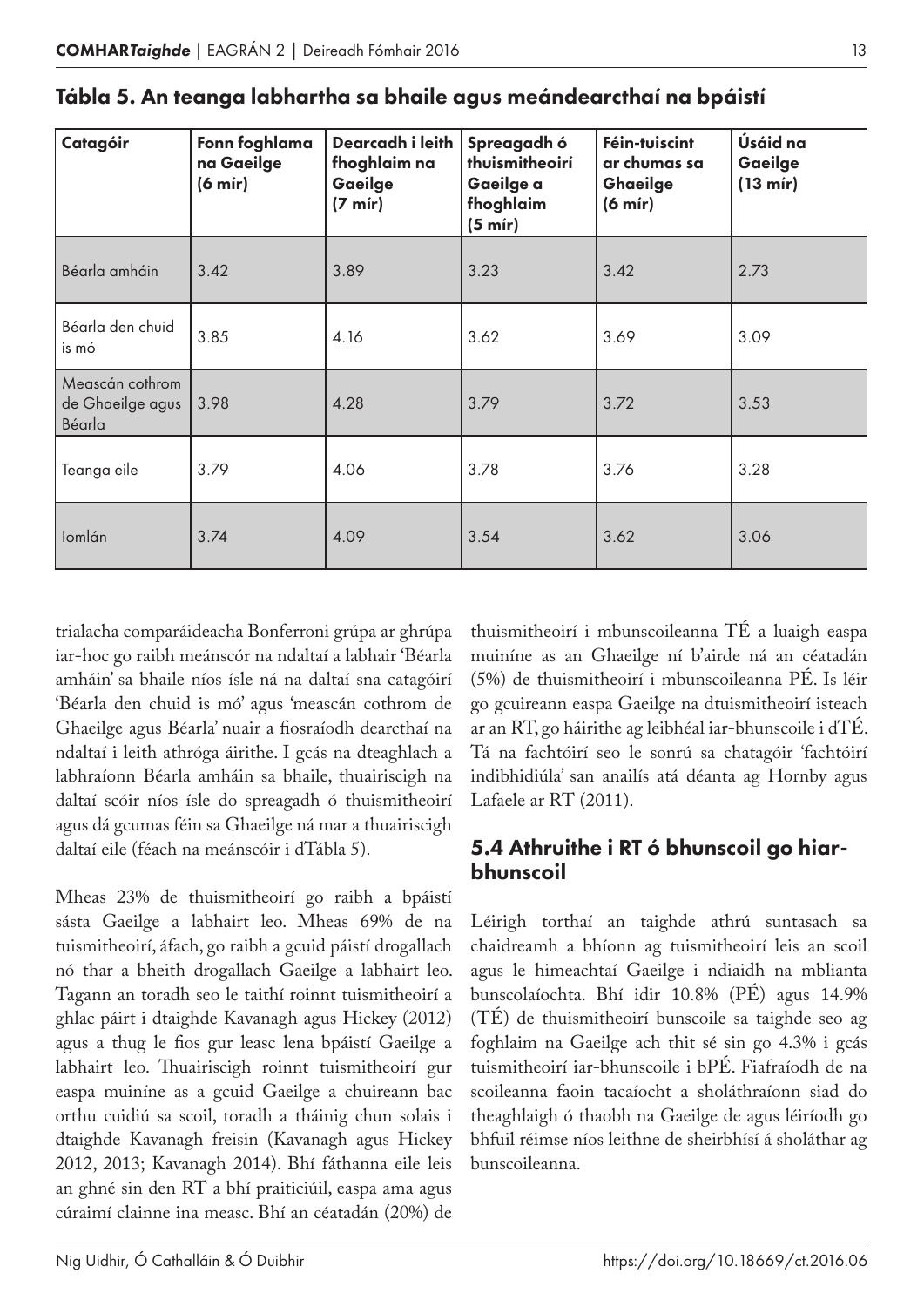Fiosraíodh toilteanas tuismitheoirí bunscoile a bpáistí a chur chuig iar-bhunscoil lán-Ghaeilge. Chuir os cionn 80% de thuismitheoirí bunscoile in iúl go molfaidís an iar-bhunscolaíocht lán-Ghaeilge dá bpáistí. Luaigh tuismitheoirí a raibh drogall orthu a bpáistí a chur chuig iar-bhunscoil lán-Ghaeilge cúiseanna éagsúla leis an dearcadh sin, mar shampla: easpa tacaíochta do pháistí a bhfuil riachtanais oideachais speisialta orthu; teorainn le rogha ábhar, téacsleabhair, earcaíocht múinteoirí agus cúlra eitneach na ndaltaí eile sna hiar-bhunscoileanna lán-Ghaeilge a bheith teoranta i gcomparáid le hiarbhunscoileanna lán-Bhéarla; cumas a leanaí dul i ngleic le foclóir sainábhar; na torthaí a gheobhaidís sna scrúduithe stáit. Nocht tuismitheoirí sa Bhreatain Bheag (Llywodraeth Cymru 2008) agus in Albain (O'Hanlon *et al*. 2010) na hábhair bhuartha chéanna. Ar an taobh eile, bhí díomá ar roinnt tuismitheoirí bunscoile nach raibh iar-bhunscoil lán-Ghaeilge nó aonad lán-Ghaeilge sa cheantar. Sa mhórstaidéar (Ó Duibhir *et al*. 2015) tháinig sé chun solais go raibh an ráta aistrithe ón bhunscoil lán-Ghaeilge go dtí an iarbhunscoil lán-Ghaeilge íseal go leor. D'aistrigh níos lú ná leath de dhaltaí rang 6 i 65% de bhunscoileanna lán-Ghaeilge i bPÉ agus níos lú ná leath de dhaltaí rang 7 i 53% de bhunscoileanna lán-Ghaeilge i dTÉ chuig iar-bhunscoil lán-Ghaeilge. I bhfianaise na n-ábhar buartha a thuairiscigh tuismitheoirí, tá ábhar machnaimh anseo do na hiar-bhunscoileanna lán-Ghaeilge le gur féidir leo tuismitheoirí a chur ar a suaimhneas faoi leanúint ar aghaidh go dtí an iarbhunscolaíocht agus fanacht sa chóras tumoideachais.

# 5.5 An scoil ina gníomhaí sa phobal

Is ríshuimiúil an taighde a chaitheann súil siar thar na blianta agus a dhéanann anailís mhachnamhach ar fhorbairt na Gaelscolaíochta. Déanann McAdory agus Janmaat (2015) anailís chomparáideach idir stair an Ghaeloideachais i dTÉ agus i bPÉ, iad ag díriú airde ar athruithe a thagann ar ról tuismitheoirí de réir mar a thagann fás ar líon na scoileanna. Tugtar neart fianaise a thacaíonn leis an tuairim 'that the initiative for heritage language instruction has shifted from the state and other "official" agents to grassroots agents such as parents' (2015: 538). Léiríonn an taighde reatha seo réimse tuairimíochta faoin

cheist seo. I ráiteas i bhfoirm scála Likert iarradh ar thuismitheoirí aontú nó easaontú leis an ráiteas: 'Imríonn an scoil ról gníomhach i bhforbairt pobal Gaeilge sa cheantar máguaird'. Easaontaíonn 8.25% de thuismitheoirí leis an ráiteas seo ar an mheán, ráta atá sláintiúil go leor, is dócha. Is fiú a lua nach raibh aon tuismitheoir san iar-bhunscoil shaorsheasaimh i dTÉ a d'easaontaigh leis an ráiteas seo. Ceann de na rudaí ba shuntasaí, áfach, ná go raibh leibhéal ard tuismitheoirí i mbunscoileanna i bPÉ (38.2%), in iarbhunscoileanna saorsheasaimh i bPÉ (50.9%) agus in aonaid iar-bhunscoileanna i bPÉ agus i dTÉ (48.8%) a roghnaigh 'Níl a fhios agam' mar fhreagra. Léirigh trialacha ANOVA go raibh an éagsúlacht sna freagraí sa cheist seo suntasach ó thaobh staitistice de (chícearnach = 46.204, df = 20, p < .001). Ardaíonn sé seo an cheist: an bhfuil polasaí cinnte ag cuid de na scoileanna seo faoina ról i bhforbairt pobal Gaeilge?

Thuairiscigh príomhoidí na scoileanna gur cuid dá ról é an Ghaeilge a chur chun cinn sa phobal, go háirithe lucht na scoileanna i dTÉ. D'aontaigh 59% de bhunscoileanna PÉ agus 48% d'iar-bhunscoileanna PÉ leis an chur chuige sin. Fiosraíodh ar eagraigh na scoileanna imeachtaí Gaeilge a bhí dírithe ar phobal an cheantair agus léirigh 55% de bhunscoileanna agus 67% de sholáthróirí iar-bhunscoile i dTÉ gur eagraigh siad imeachtaí don phobal. Arís, tá an céatadán níos lú do scoileanna PÉ (40% bunscoileanna agus 26% iar-bhunscoileanna).

I gceistneoirí na dtuismitheoirí, cuireadh ceist oscailte a d'fhiosraigh ról na scoile i bhforbairt pobal Gaeilge sa cheantar máguaird agus chuir na tuismitheoirí in iúl go raibh tábhacht le húsáid na Gaeilge mar mhodh cumarsáide sa phobal agus gur mór leo an caidreamh leis an phobal. Cé gur mheas roinnt tuismitheoirí go raibh neart á dhéanamh ag an scoil cheana féin chun pobal Gaeilge a fhorbairt, nochtadh tuairimí eile a mhol gur chóir don scoil bheith ní ba ghníomhaí agus rinne tuismitheoirí éagsúla réimse leathan moltaí a threiseodh leis an Ghaeilge mar theanga phobail. Sampla de na tuairimí seó ná naisc shóisialta ní ba láidre a bhunú le heagrais chultúrtha; áitreabh scoile a chur ar fáil mar ionad cultúrtha sa tráthnóna; imeachtaí sóisialta seachtainiúla maraon le ranganna Gaeilge do thuismitheoirí ar láthair na scoile, cúrsaí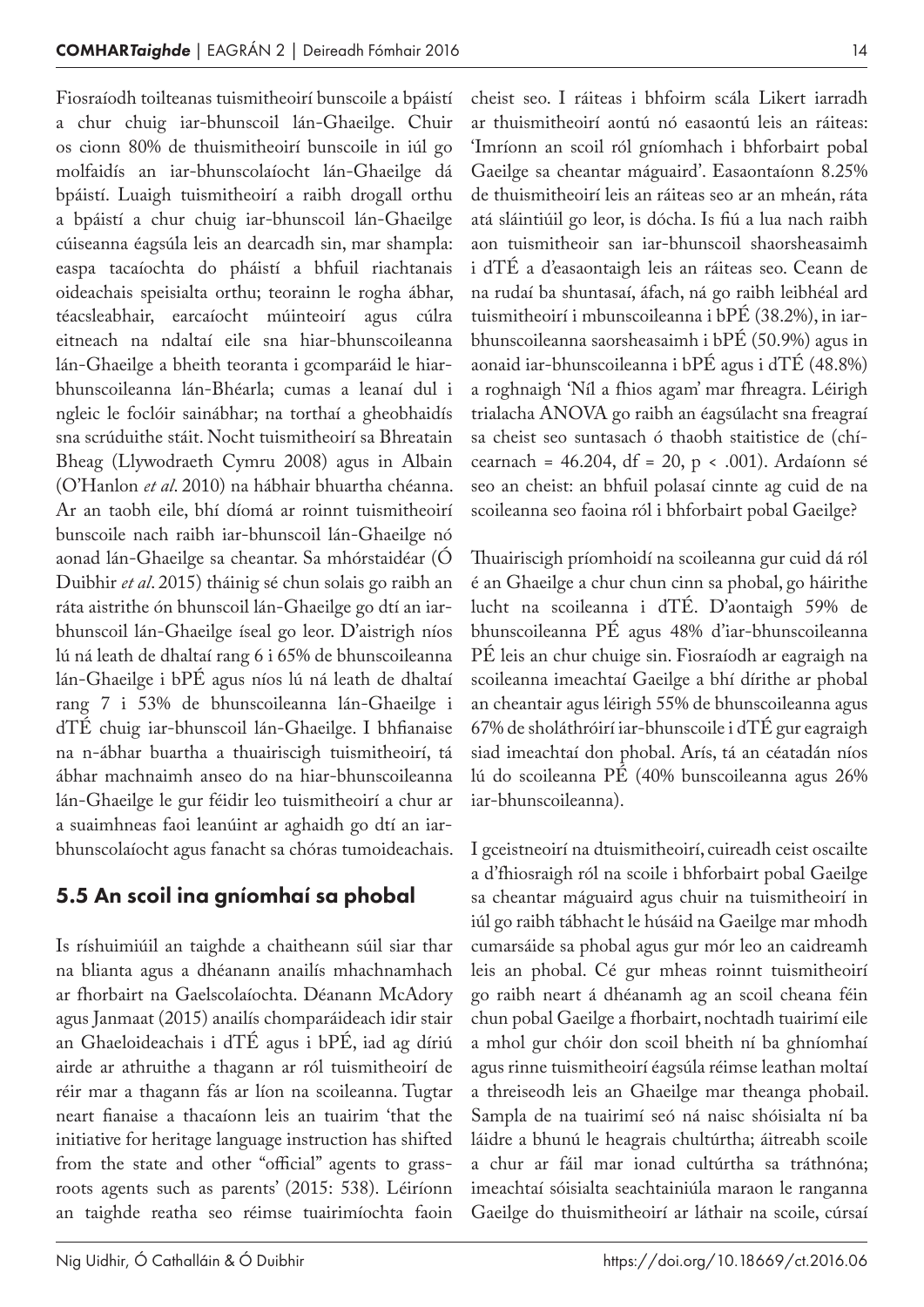ríomhaireachta, cócaireachta agus a leithéid trí mheán na Gaeilge sa tráthnóna. Thug tuismitheoirí le fios go gcuirfidís fáilte roimh níos mó imeachtaí a bheadh eagraithe ag an scoil do na teaghlaigh. Cheap tuismitheoirí go mbeadh sé ina chuidiú do na daltaí iar-bhunscoile dá bhféadfaidís a ngnó a dhéanamh trí mheán na Gaeilge sna siopaí áitiúla ag am lóin agus mhol siad go gcothódh na scoileanna naisc ní ba láidre leis na meáin chumarsáide áitiúla. Moladh go mbeadh lá oscailte don phobal ag scoileanna nuair a thabharfaí cuireadh chuig taispeántas dráma nó ócáid shóisialta don phobal. Moladh imeachtaí idirscoileanna (le rannpháirtíocht ó scoileanna lán-Ghaeilge agus scoileanna lán-Bhéarla) a chur ar siúl agus béim faoi leith ar eolaíocht agus ar ealaín iontu, agus moladh campa samhraidh Gaeilge a reáchtáil. Luadh féidearthachtaí eile, ina measc Aifreann as Gaeilge, fógraí Gaeilge deartha ag na daltaí a chur in airde sna siopaí áitiúla agus cuireadh a thabhairt d'iardhaltaí agus tuismitheoirí bheith rannpháirteach in imeachtaí sóisialta chun pobal níos leithne a chothú. I measc na mbac a aithníodh, luadh droch-chóiríocht scoile, easpa aitheantais don aonad lán-Ghaeilge sa phobal áitiúil agus cúrsaí tíreolaíochta nuair nach mbíonn cónaí ar go leor teaghlach in abhantrach na scoile.

# Conclúid

Léirigh tuismitheoirí, daltaí agus múinteoirí sa taighde seo go bhfuil réimse constaicí a imríonn tionchar ar RT san oideachas lán-Ghaeilge. Mar atá luaite thuas, mhúnlaigh Hornby agus Lafaele (2011) fráma constaicí, a chuimsíonn na fachtóirí a tháinig chun solais sa taighde seo. Is tábhachtach feasacht ar na constaicí a ardú sa phobal oideachais. Cuireann Peña (2000) béim ar a thábhachtaí is atá sé go mbeadh tuiscint ag múinteoirí ar na constaicí, i gcomhthéacs tuismitheoirí mionteanga in Texas, agus tá an moladh sin chomh bailí céanna i gcomhthéacs an tumoideachais in Éirinn. Cé go bhfuil tábhacht le fás phobal na scoile mar chomhartha inmharthanachta, tugadh léargas san alt seo ar na dúshláin nua don tumoideachas a chruthaítear de réir mar a théann scoil i méid, go háirithe i gceantair faoi mhíbhuntáiste. Mar chuid den anailís cháilíochtúil, rinneadh cur síos ar straitéisí dearfacha a chuir bunscoil chathrach i

bhfeidhm chun tacú le tuismitheoirí rannpháirtíocht éifeachtach a bheith acu in oideachas a gcuid páistí, i bpáirtíocht leis an scoil, d'ainneoin fadhbanna a bhain le comhthéacs socheacnamaíochta an cheantair, dar leis an phríomhoide.

Is léir go bhfuil an chuid is mó de na tuismitheoirí an-sásta leis an soláthar lán-Ghaeilge dá gcuid páistí. Mar sin féin, bíonn tacaíocht de dhíth orthu de thoradh an Ghaeilge a bheith teoranta ag cuid mhaith díobh. Dá bhrí sin is cóir do scoileanna béim a chur ar chleachtais pháirtíochta a thacaíonn le gach teaghlach chomh maith le cleachtais a thugann aitheantas do riachtanais éagsúla teaghlach ar leith. Chabhródh breis taighde le scoileanna chun na cleachtais ab oiriúnaí do thuismitheoirí a gcuid daltaí a aithint agus a chur i bhfeidhm. Níl sé soiléir an dtuigeann tuismitheoirí an tionchar atá ag an teanga a labhraítear sa bhaile ar iompar a gcuid páistí maidir le húsáid na Gaeilge, ar fhéintuiscint na bpáistí maidir lena gcumas sa Ghaeilge agus ar dhearcadh na bpáistí i dtaobh na Gaeilge.

Cé go bhfuil taighde luachmhar déanta cheana féin ar RT sa chóras tumoideachais in Éirinn (mar shampla, Maguire 1986, 1991; Kavanagh agus Hickey 2012, 2013; Kavanagh 2014; Nic Íomhair 2015), is beag taighde atá déanta ar ról an phobail mar thacaíocht do dhaltaí tumoideachais. Mar atá aitheanta ag Epstein (1992), imríonn an teaghlach, an scoil agus an pobal tionchar ar fhoghlaim agus ar fhorbairt an pháiste, i dtaca lena chéile agus neamhspleách ar a chéile. Bunaithe ar mholtaí na dtuismitheoirí a nochtadh san alt seo agus ar mholtaí na ndaltaí atá pléite sa mhórstaidéar (Ó Duibhir *et al*. 2015), chabhródh breis taighde le scoileanna naisc ní ba láidre a chothú leis an phobal agus leas a bhaint as acmhainní teanga luachmhara sa phobal ar mhaithe le forbairt teanga na bpáistí.

Meabhraíonn an taighde gur ghá saintreoracha a chur ar fáil do thuismitheoirí agus do scoileanna maidir leis na cineálacha éagsúla rannpháirtíochta a éascaíonn dul chun cinn oideachasúil na ndaltaí i gcomhthéacsanna tumoideachais. Chuideodh a leithéid de shaintreoir go mór leis na bearnaí idir reitric agus réadúlacht a sheachaint nó a dhruidim ar fad.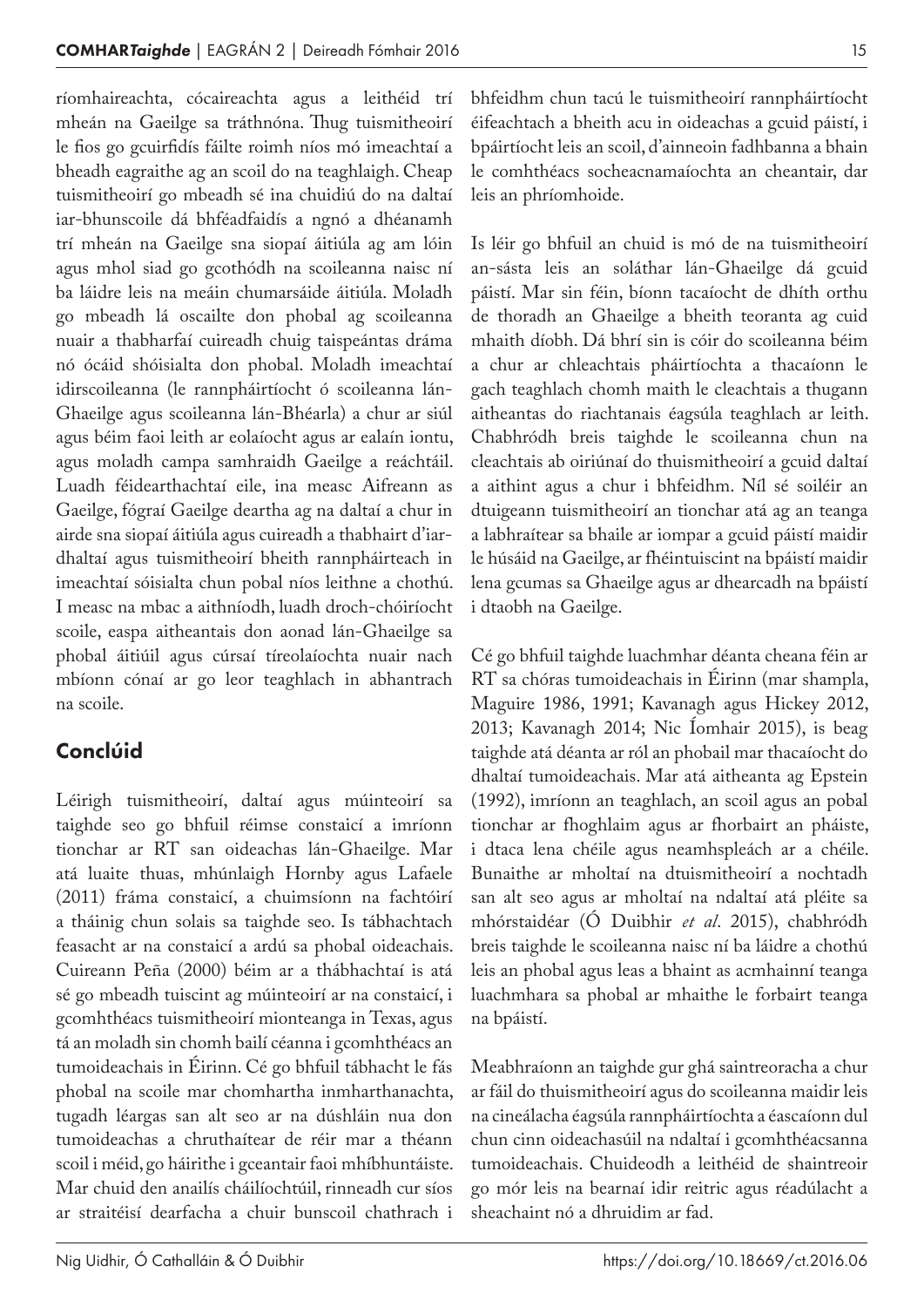# SAOTHAIR A CEADAÍODH

- An Chomhairle Náisiúnta Curaclaim agus Measúnachta. (1999) *Primary school curriculum: your child's learning — guidelines for parents*. Baile Átha Cliath: CNCM/ROS.
- Andrews, A. (2006) *Two windows on the world. Language immersion education: a training manual for early years*. Belfast: Iontaobhas Ultach.
- An Roinn Cultúir, Ealaíon agus Fóillíochta. (2015) *Straitéis le forbairt na Gaeilge a fheabhsú agus a chosaint, 2015–2035*. Béal Feirste: An Roinn Cultúir, Ealaíon agus Fóillíochta.
- An Roinn Oideachais. (2009) *Gach scoil ina scoil mhaith*. Beannchar: An Roinn Oideachais.
- An Roinn Oideachais agus Scileanna. (2005) *Saoráidí na scoile a roinnt leis an bpobal*. Ciorcalán P.P. m18/05 agus Prim 16/05. Baile Átha Cliath: An Roinn Oideachais agus Eolaíochta.
- An Roinn Oideachais agus Scileanna. (2011) *Litearthacht agus uimhearthacht don fhoghlaim agus don saol: An straitéis náisiúnta chun an litearthacht agus an uimhearthacht a fheabhsú i measc leanaí agus daoine óga, 2011–2020*. Baile Átha Cliath: An Roinn Oideachais agus Eolaíochta.
- Baker, C. (2000) *A parents' and teachers' guide to bilingualism*. Clevedon: Multilingual Matters.
- Baker, C. (2011) *Foundations of Bilingual Education and Bilingualism*. An cúigiú heagrán. Clevedon: Multilingual Matters.
- CILAR (Committee on Irish Language Attitude Research). (1975) *Report*. Dublin: Stationery Office.
- Coady, M. agus Ó Laoire, M. (2002) 'Mismatches in language policy and practice in education: The case of Gaelscoileanna in the Republic of Ireland'. In: *Language Policy* 1 (2): 143–158.
- Cohen, L., Manion, L. agus Morrison, K. (2011) *Research Methods in Education*. An seachtú heagrán. London: Routledge.
- Cumann Múinteoirí Éireann. (2015) *Your child in the primary school: tips for parents*. Baile Átha Cliath: Cumann Múinteoirí Éireann.
- Cummins, J. (1976) 'The influence of bilingualism on cognitive growth: A synthesis of research findings and explanatory hypotheses'. In: *Working Papers on Bilingualism* 9: 1–43.
- Department of Education and Science. (1967) *Children and their primary schools. The Plowden Report*. London: HMSO.
- Dörnyei, Z. (1998) 'Motivation in second and foreign language learning'. In: *Language Teaching* 31: 117–135. DOI: http://dx.doi.org/10.1017/ s026144480001315x.
- Epstein, J. L. (1992) 'School and family partnerships'. In Alkin, M. (eag.) *Encyclopedia of Educational Research*. An séú heagrán. New York: Macmillan: 1139–1151.
- Epstein, J. L. (2001) *School, family and community partnerships*. Boulder, CO: Westview Press.
- Fan, X. agus Chen, M. (2001) 'Parental involvement and students' achievement: A meta-analysis'. In: *Educational Psychology Review* 13 (1): 1–22. DOI: http://dx.doi.org/10.1023/A:1009048817385.
- Gardner, R. C. (1985) *The attitude/motivation test battery: Technical report*. Ontario: University of Western Ontario.
- Gelfer, J. (1991) 'Teacher-parent partnerships, enhancing communication'. In: *Childhood Education* 67 (3): 164–167. DOI: http://dx.doi.org /10.1080/00094056.1991.10521602.
- Gonzalez-DeHass, A. R., Willems, P. P. agus Doan Holbein, M. F. (2005) 'Examining the relationship between parental involvement and student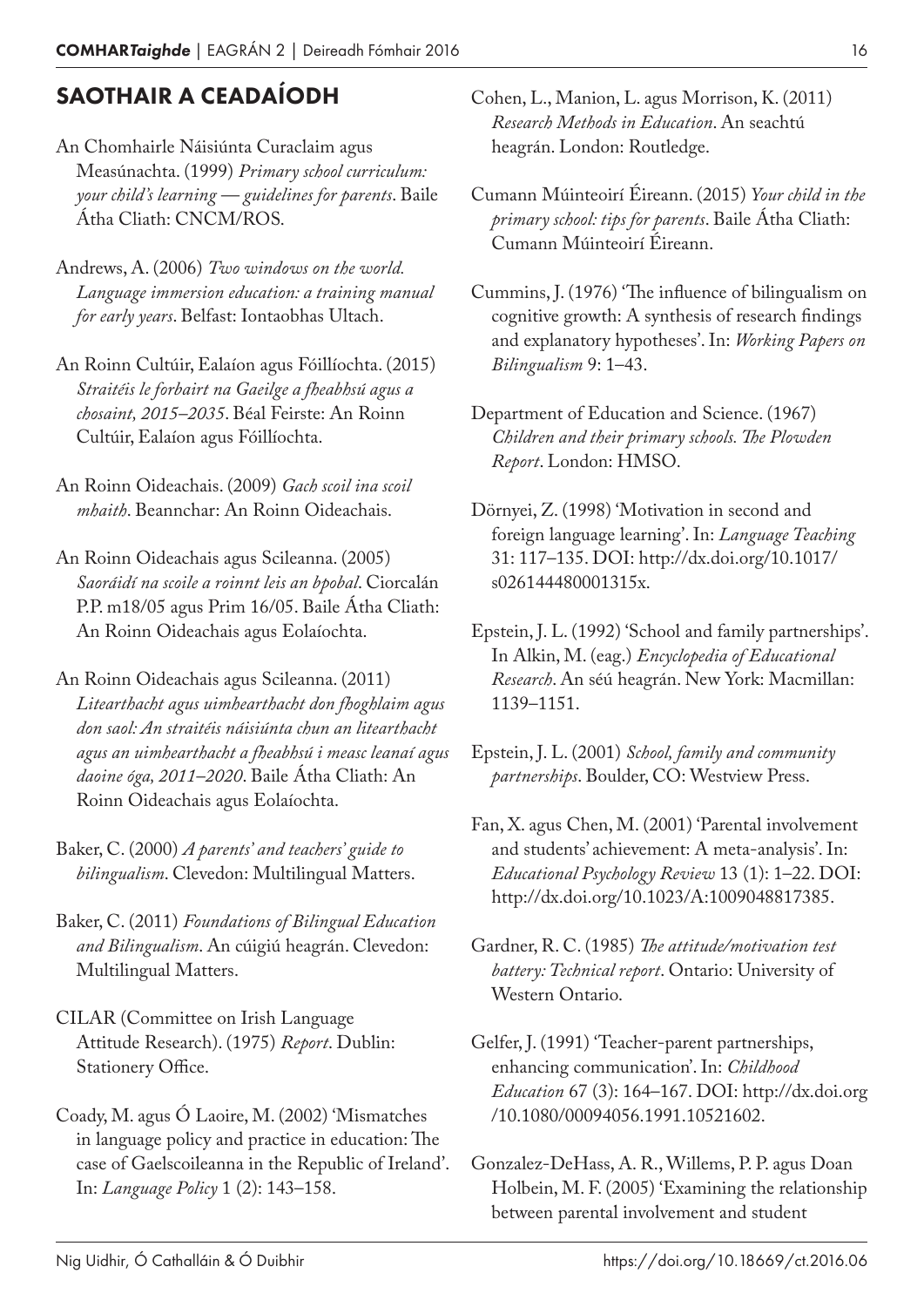motivation'. In: *Educational Psychology Review* 17 (2): 99–123. DOI: http://dx.doi.org/10.1007/ s10648-005-3949-7.

Greenwood, G. agus Hickman, C. (1991) 'Research and Practice in Parent Involvement: Implications for Teacher Education'. In: *The Elementary School Journal* 91 (3): 279–288. DOI: http://dx.doi. org/10.1086/461655.

Grolnick, W. agus Slowiaczek, M. (1994) 'Parents' involvement in children's schooling: a multidimensional conceptualization and motivational model'. In: *Child Development* 65 (1): 237–252.

Hannon, P., Morgan, A. agus Nutbrown, C. (2006) 'Parents' experiences of a family literacy programme'. In: *Journal of Early Childhood Research* 4 (1): 19–44.

Harris, J. agus Murtagh, L. (1999) *Teaching and learning Irish in primary school : A Review of Research and Development*. Dublin: Institiúid Teangeolaíochta Éireann.

Harris, J. agus Ó Laoire, M. (2006) *Language and literacy in Irish-medium primary schools: A review of the literature*. Dublin: NCCA.

Hickey, T. (1998) 'Early immersion in Ireland: The naíonra experience'. In Regan, V. (eag.) *Contemporary approaches to second language acquisition in social context*. Dublin: University College Dublin: 46–61.

Hill, N. E. agus Taylor, L. C. (2004) 'Parental involvement and children's academic achievement: pragmatics and issues'. In: *Current Directions in Psychological Science* 13 (4): 161–164.

Hoover-Dempsey, K. V. agus Sandler, H. M. (1997) 'Why Do Parents Become Involved in Their Children's Education?' In: *Review of Educational Research* 67 (1): 3–42.

Hornby, G. agus Lafaele, R. (2011) 'Barriers to parental involvement in education: an explanatory model'. In: *Educational Review* 63 (1): 37–52. DOI: http://dx.doi.org/10.1080/00131911.2010. 488049.

Howard, E., Sugarman, J., agus Christian, D. (2003) *Trends in two-way immersion education: A review of the research. Report 63*. Baltimore: Center for Research on the Education of Students.

- Jordan, C., Orozco, E. agus Averett, A. (2001) *Emerging issues in school, family and community communications*. Austin, TX: Southwest Educational Development Laboratory.
- Kavanagh, L. (2014) 'Exploring parental involvement and home-school relations in Irish immersion education'. In: *Journal of Immersion and Content-Based Language Education* 2 (1): 119–136. DOI: http://dx.doi.org/10.1075/jicb.2.1.06kav.
- Kavanagh, L. agus Hickey, T. M. (2012) '"You're looking at this different language and it freezes you out straight away": identifying challenges to parental involvement among immersion parents'. In: *Language and Education* 27 (5): 432–450.
- Kavanagh, L. agus Hickey, T. (2013) 'An exploration of parents' experiences of involvement in immersion schooling: Identifying barriers to successful involvement'. In Farr, F. agus Moriarty, M. (eag.) *Language, Learning and Teaching: Irish Research Perspectives*. Oxford: Peter Lang.
- King, K. A. agus Wright Fogle, L. (2013) 'Family language policy and bilingual parenting'. In: *Language Teaching* 46 (2): 172–194. DOI: http:// dx.doi.org/10.1017/s0261444812000493.
- Llywodraeth Cymru (2008). *Evaluation of the immersion agus intensive language teaching pilot projects — final evaluation report*. Cardiff: Welsh Government.

Mac Corraidh, S. (2013) 'Sealbhú agus Foghlaim na Gaeilge san Oideachas Lán-Ghaeilge'. In de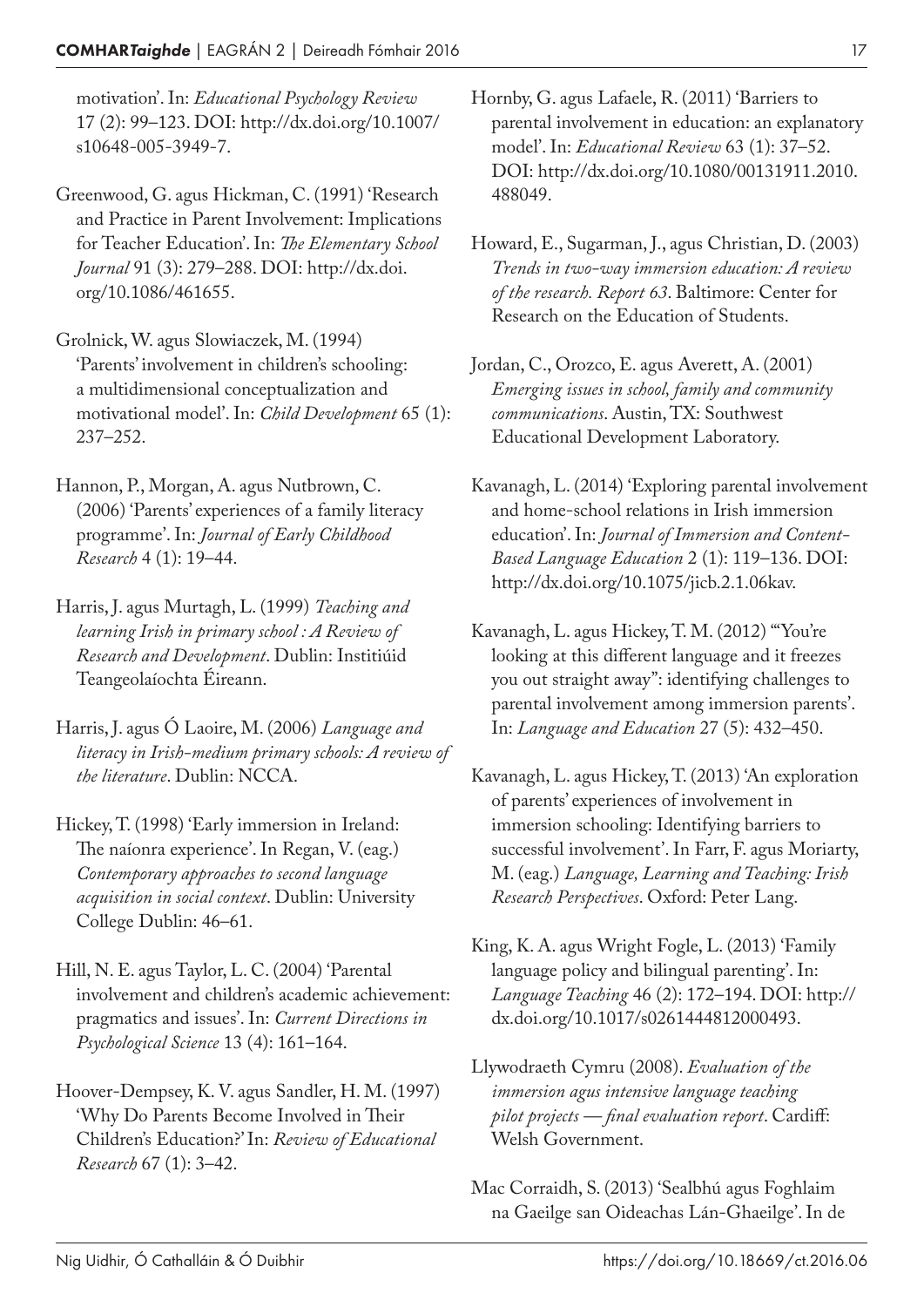Brún, F. agus Mac Mathúna, S. (eag.) *An Ghaeilge i gCóras Scolaíochta na hÉireann*. Berlin: Curach Bhán Publications: 51–62.

- MacNeil, M. M. (1997) 'Immersion Programs Employed in Gaelic-Medium Units in Scotland'. In: *European Education* 29 (2): 101–110. DOI: http://dx.doi.org/10.2753/eue1056-49342902101.
- Maguire, G. (1986) *A Study of an urban neo-Gaeltacht community: linguistic and sociolinguistic perspectives*. Tráchtas Ph.D., Ollscoil na Banríona, Béal Feirste (neamhfhoilsithe).

Maguire, G. (1991) *Our own language: An Irish initiative*. Clevedon: Multilingual Matters.

- McAdory, S agus Janmaat, J. (2015) 'Trends in Irishmedium education in the Republic of Ireland and Northern Ireland since 1920: shifting agents and explanations'. In: *Journal of Multilingual and Multicultural Development* 36 (5): 538–543. DOI: http://dx.doi.org/10.1080/01434632.2014. 969273.
- Mertens, D. M. (2010) *Research and Evaluation in Education and Psychology: Integrating Diversity with Quantitative, Qualitative, and Mixed Methods*. An tríú heagrán. Thousand Oaks, CA: Sage.
- Mhic Aoidh, E. (2012) *Teachers' classroom assessment practices in Irish-medium early years foundation stage settings: a socio-cultural analysis*. Tráchtas Ed.D., Ollscoil na Banríona, Béal Feirste (neamhfhoilsithe).
- Miedel, W. T. agus Reynolds, A. J. (1999) 'Parent involvement in early intervention for disadvantaged children: Does it matter?' In: *Journal of School Psychology* 37 (4): 379–402. DOI: http:// dx.doi.org/10.1016/s0022-4405(99)00023-0.
- Murtagh, L. (2007) 'Out-of-school use of Irish, motivation and proficiency in immersion and subject-only post-primary programmes'. In: *International Journal of Bilingual Education and Bilingualism* 10 (4): 428–453. DOI: http://dx.doi. org/10.2167/beb453.0.
- Nic Íomhair, A. (2015) *Ról na dtuismitheoirí san oideachas lán-Ghaeilge*. Miontráchtas M.A., Coláiste Ollscoile Naomh Muire, Béal Feirste (neamhfhoilsithe).
- Ó Baoill, D. P. (1999) 'Social cultural distance, integrational orientation and the learning of Irish'. In: Chambers, A. agus Ó Baoill, D. P. (eag.) *Intercultural Communication and Language Learning*. Dublin: The Irish Association for Applied Linguistics in association with the Royal Irish Academy: 189–200.
- Ó Cathalláin, S. (2011) *Early Literacy in all-Irish Immersion Primary Schools: A microethnographic case study of storybook reading events in Irish and English*. Tráchtas Ph.D., University of Stirling (neamhfhoilsithe).
- Ó Duibhir, P. (2009) *The spoken Irish of sixth-class pupils in Irish immersion schools*. Tráchtas Ph.D., Coláiste na Tríonóide, Ollscoil Átha Cliath (neamhfhoilsithe).
- Ó Duibhir, P., Nig Uidhir, G., Ó Cathalláin, S., Ní Thuairisg, L. agus Cosgrove, J. (2015) *Anailís ar mhúnlaí soláthair Gaelscolaíochta (Tuairisc Taighde)*. Béal Feirste: An Coiste Seasta Thuaidh Theas ar Ghaeloideachas.
- O'Hanlon, F., McLeod, W. agus Paterson, L. (2010) *Gaelic-medium education in Scotland: choice and attainment at the primary and early secondary school stages*. Inverness: Bord na Gàidhlig.
- Ó Riagáin, P. agus Ó Gliasáin, M. (1979) *All-Irish schools in the Dublin area*. Dublin: Institiúid Teangeolaíochta Éireann.
- Peña, D. (2000) 'Parent involvement: influencing factors and implications'. In: *The Journal of Educational Research* 94 (1): 42–54. DOI: http:// dx.doi.org/10.1080/00220670009598741.
- Rialtas na hÉireann. (2010) *Straitéis 20 Bliain don Ghaeilge, 2010–2030*. Baile Átha Cliath: Rialtas na hÉireann.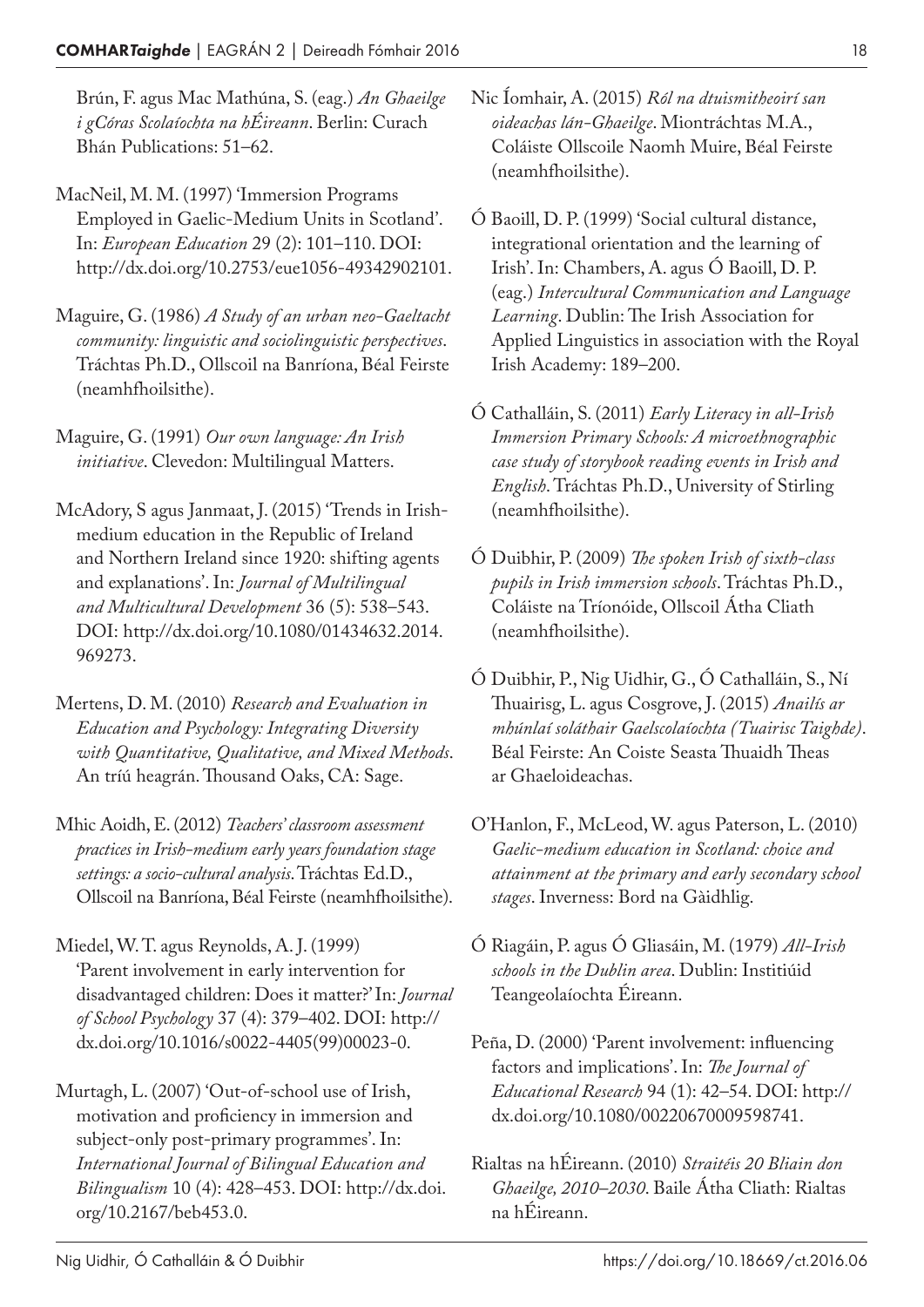- Sénéchal, M. agus LeFevre, J. (2002) 'Parental involvement in the development of children's reading skill: A five-year longitudinal study'. In: *Child Development* 73: 445–460.
- Strickland, K. agus Hickey, T. (2016) 'Using a national dataset to explore sub-groups in Irish immersion education'. In: *Journal of Immersion and Content-Based Education* 4 (1): 3–32. DOI: http:// dx.doi.org/10.1075/jicb.4.1.01str.
- Tedick, D. agus Wesley, P.M. (2015) 'A review of research on content-based foreign/second language education in US K-12 contexts'. In: *Language, Culture and Curriculum* 28 (1): 25–40. DOI: http://dx.doi.org/10.1080/07908318.2014. 1000923.
- Whiting, E. F. agus Feinauer, E. (2011) 'Reasons for enrollment at a Spanish-English twoway immersion charter school among highly motivated parents from a diverse community'. In: *International Journal of Bilingual Education and Bilingualism* 14 (6): 631–651. DOI: http://dx.doi. org/10.1080/13670050.2011.560931.
- Yin, R. (2015) *Qualitative Research from Start to Finish*. An dara heagrán. London: Guilford Press.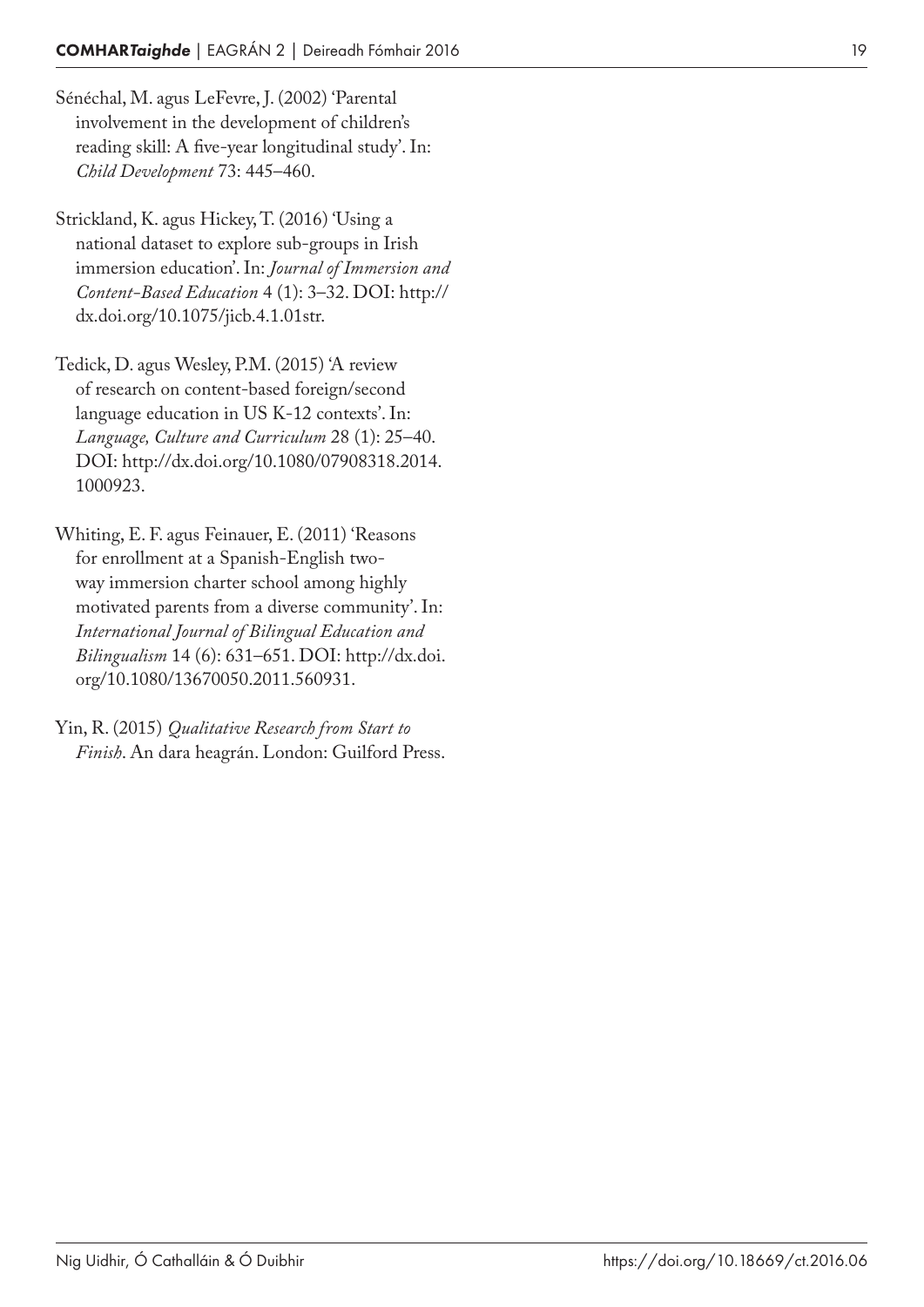# Aguisín A: Ceistneoir do Thuismitheoirí

*Iarrtar ar an tuismitheoir (nó caomhnóir) is mó páirtíocht maidir le hobair scoile an pháiste an Ceistneoir seo a líonadh, is é sin an duine a théann chuig cruinnithe sa scoil, a chabhraíonn le hobair baile, a cheannaíonn leabhair scoile de ghnáth agus mar sin de. Má roinntear na cúramaí seo go cothrom is féidir le ceachtar de na tuismitheoirí an Ceistneoir a líonadh. Is féidir formhór na gceisteanna a fhreagairt trí tic (*<sup>ü</sup>*) a chur i mbosca. Sa chás go bhfuil freagra le scríobh is féidir é a scríobh i nGaeilge nó i mBéarla. Sa chás go ndéantar tagairt don 'scoil' thíos is í an scoil ar a bhfuil do pháiste ag freastal faoi láthair atá i gceist.*

*NÓTA: Glactar leis má chomhlánaíonn tú an ceistneoir seo go dtuigeann tú cuspóirí an taighde agus go dtoilíonn tú páirt a ghlacadh sa tionscadal de do dheoin féin.*

# **CÚLRA**

|    | 1. Cén gaol atá agat leis an bpáiste a thug an ceistneoir seo abhaile?<br>(i) Máthair<br>(ii) Athair<br>(iii) Caomhnóir<br>(iv) Eile<br>Más eile, sonraigh le do thoil. |
|----|-------------------------------------------------------------------------------------------------------------------------------------------------------------------------|
|    |                                                                                                                                                                         |
| 3. | Cén post atá ag an bpríomhshaothraí sa teaghlach faoi láthair?                                                                                                          |
|    |                                                                                                                                                                         |
|    | (Muna bhfuil an príomhshaothraí ag obair faoi láthair, luaigh, le do thoil, an<br>post deireanach a bhí aige/aici nó cuir tic sa bhosca le Neamhbhainteach.)            |
|    | Post deireanach:<br>Neamhbhainteach                                                                                                                                     |
|    | 4. Cathain a rugadh tú?                                                                                                                                                 |
|    | Roimh 1960<br>(i)<br>(ii)<br>Idir 1960-1969<br>(iii)<br>Idir 1970-1979<br>Idir 1980-1989<br>(iv)<br>$\dot{\text{O}}$ 1990 i leith<br>(v)                                |
|    |                                                                                                                                                                         |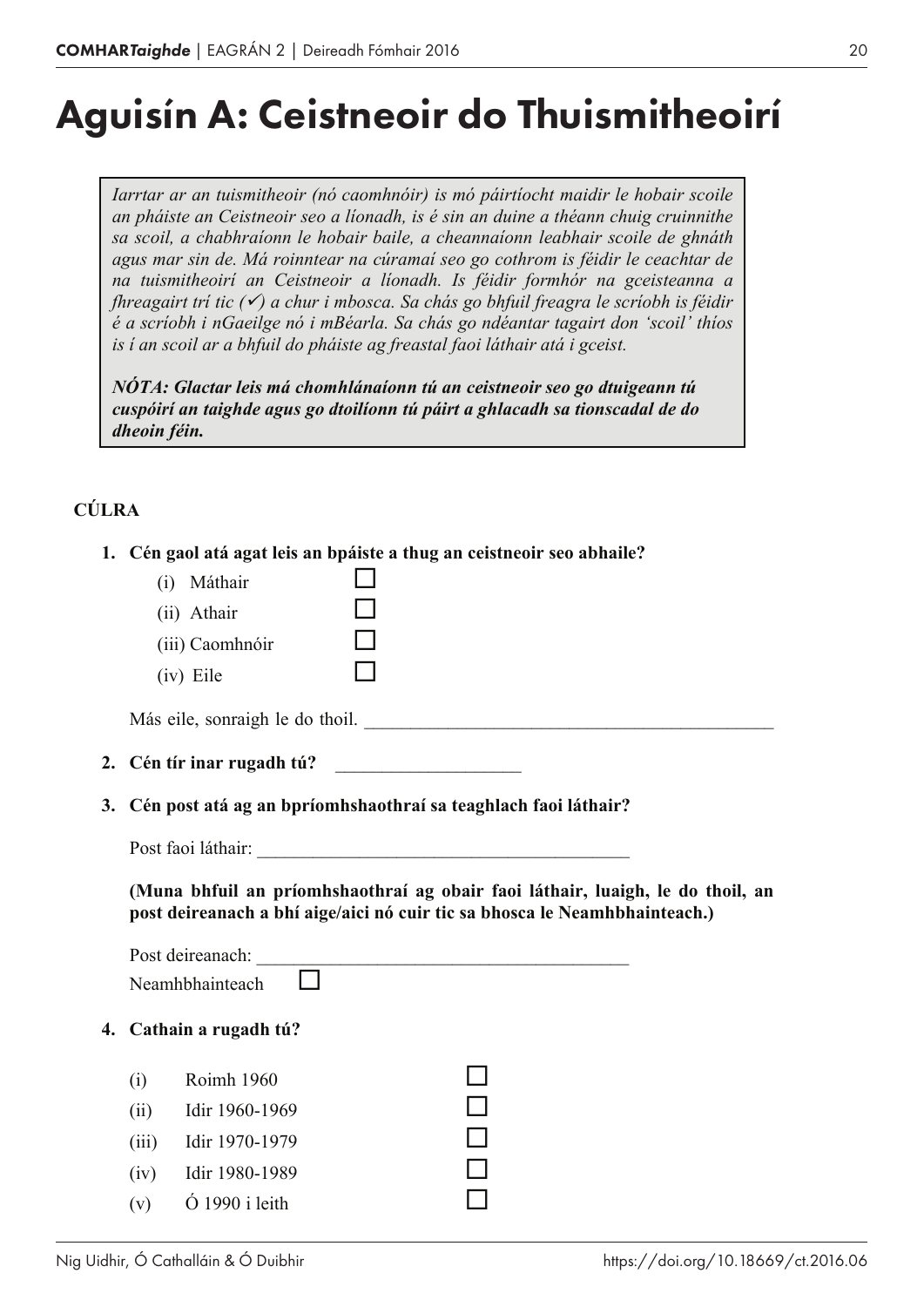#### **5. Nuair a bhí tusa ag fás aníos cén teanga(cha) a labhraítí sa bhaile?**

| (1)   | Béarla amháin                           |  |
|-------|-----------------------------------------|--|
| (11)  | Béarla den chuid is mó                  |  |
| (111) | Meascán cothrom de Ghaeilge agus Béarla |  |
| (iv)  | Gaeilge den chuid is mó                 |  |
| (v)   | Gaeilge amháin                          |  |
| (V1)  | Eile                                    |  |

Más 'eile' a roghnaigh tú, sonraigh le do thoil.

#### **6.** Cuir tic  $\checkmark$  leis an leibhéal is airde oideachais atá críochnaithe agat.

\_\_\_\_\_\_\_\_\_\_\_\_\_\_\_\_\_\_\_\_\_\_\_\_\_\_\_\_\_\_\_\_\_\_\_\_\_\_\_\_\_\_\_\_\_\_\_\_\_\_\_\_\_\_\_\_\_\_\_\_\_\_\_\_\_\_\_\_

\_\_\_\_\_\_\_\_\_\_\_\_\_\_\_\_\_\_\_\_\_\_\_\_\_\_\_\_\_\_\_\_\_\_\_\_\_\_\_\_\_\_\_\_\_\_\_\_\_\_\_\_\_\_\_\_\_\_\_\_\_\_\_\_\_\_\_\_\_

| (i)               | Bunoideachas (gan oideachas foirmiúil san áireamh) |  |
|-------------------|----------------------------------------------------|--|
| (ii)              | Iar-bhunoideachas íseal                            |  |
| (111)             | Iar-bhunoideachas ard                              |  |
| (1V)              | Cáilíocht tríú leibhéal, nach cáilíocht chéime í   |  |
| (v)               | Céim tríú leibhéal                                 |  |
| (v <sub>1</sub> ) | Eile                                               |  |
|                   | Más 'eile' a roghnaigh tú, sonraigh le do thoil.   |  |

\_\_\_\_\_\_\_\_\_\_\_\_\_\_\_\_\_\_\_\_\_\_\_\_\_\_\_\_\_\_\_\_\_\_\_\_\_\_\_\_\_\_\_\_\_\_\_\_\_\_\_\_\_\_\_\_\_\_\_\_\_\_\_\_\_\_\_\_

\_\_\_\_\_\_\_\_\_\_\_\_\_\_\_\_\_\_\_\_\_\_\_\_\_\_\_\_\_\_\_\_\_\_\_\_\_\_\_\_\_\_\_\_\_\_\_\_\_\_\_\_\_\_\_\_\_\_\_\_\_\_\_\_\_\_\_\_\_

**7. An ndeachaigh tú chuig bunscoil lán-Ghaeilge?**

| Chuaigh       |  |
|---------------|--|
| Ní dheachaigh |  |

**8. An ndeachaigh tú chuig iar-bhunscoil lán-Ghaeilge?**

| Chuaigh       |  |
|---------------|--|
| Ní dheachaigh |  |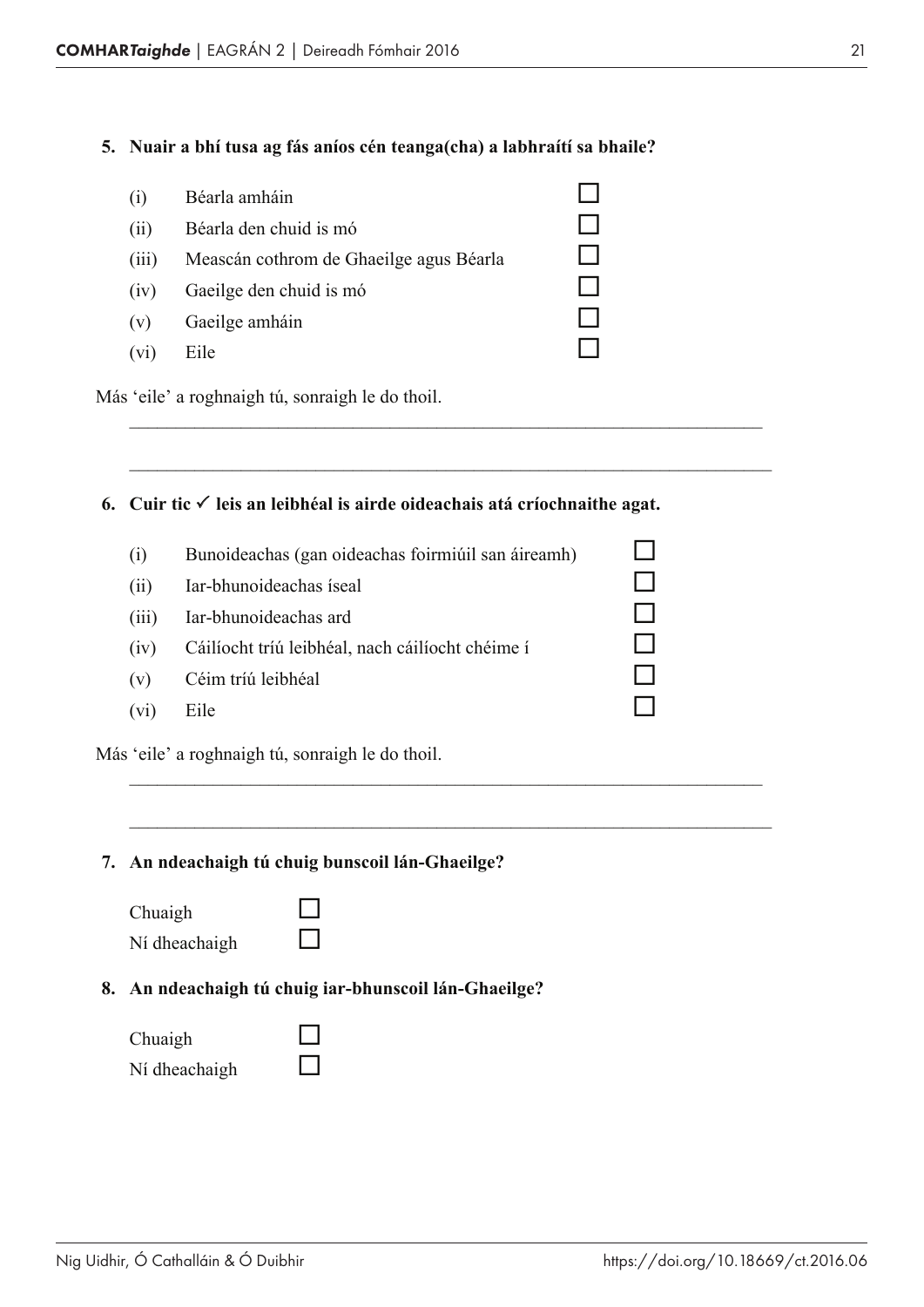#### **9. Conas a chuirfeá síos ar do chumas Gaeilge a labhairt?**

|      | (i) Gan Ghaeilge            |  |
|------|-----------------------------|--|
| (ii) | Cúpla focal                 |  |
|      | (iii) Cúpla abairt shimplí  |  |
|      | (iv) Míreanna de chomhráite |  |
|      | (v) Formhór comhráite       |  |
| (vi) | Cumas cainteoir dúchais     |  |

#### **DO PHÁISTE AGUS AN GHAEILGE**

#### **10. Cén teanga(cha) a labhraíonn tú le do pháiste?**

| (i)   | Béarla amháin                                    |  |
|-------|--------------------------------------------------|--|
| (ii)  | Béarla den chuid is mó                           |  |
| (iii) | Meascán cothrom de Ghaeilge agus Béarla          |  |
| (iv)  | Gaeilge den chuid is mó                          |  |
| (v)   | Gaeilge amháin                                   |  |
| (vi)  | Eile                                             |  |
|       | Más 'eile' a roghnaigh tú, sonraigh le do thoil. |  |

#### **11. Cén ráiteas is fearr a chuireann síos ar thoilteanas do pháiste Gaeilge a labhairt leat?**

\_\_\_\_\_\_\_\_\_\_\_\_\_\_\_\_\_\_\_\_\_\_\_\_\_\_\_\_\_\_\_\_\_\_\_\_\_\_\_\_\_\_\_\_\_\_\_\_\_\_\_\_\_\_\_\_\_\_\_\_\_\_\_\_\_\_\_\_

\_\_\_\_\_\_\_\_\_\_\_\_\_\_\_\_\_\_\_\_\_\_\_\_\_\_\_\_\_\_\_\_\_\_\_\_\_\_\_\_\_\_\_\_\_\_\_\_\_\_\_\_\_\_\_\_\_\_\_\_\_\_\_\_\_\_\_\_\_

| (1)   | Tá mo pháiste thar a bheith drogallach Gaeilge a labhairt liom. |  |
|-------|-----------------------------------------------------------------|--|
| (11)  | Tá drogall ar mo pháiste Gaeilge a labhairt liom.               |  |
| (111) | Tá mo pháiste sásta Gaeilge a labhairt liom.                    |  |
| (1V)  | Tá mo pháiste thar a bheith sásta Gaeilge a labhairt liom.      |  |
| (v)   | Neamhbhainteach                                                 |  |
|       |                                                                 |  |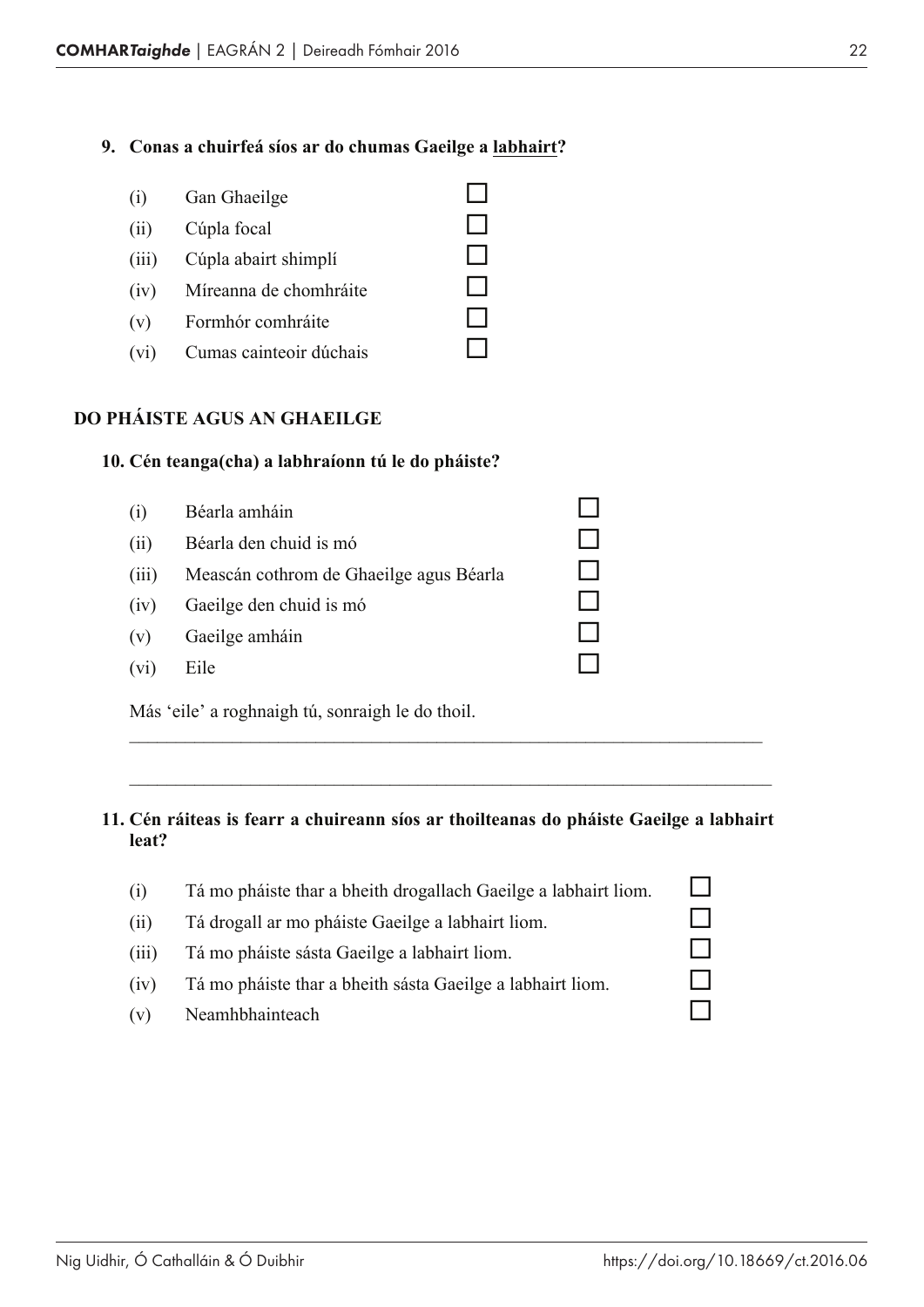**Cuir tic** P **sa bhosca a léiríonn do leibhéal aontaithe leis na ráitis seo a leanas.**

#### **12. Taitníonn sé le mo pháiste a bheith ag freastal ar scoil lán-Ghaeilge.**

| Aontaím go láidir | Aontaim         | Níl a fhios agam                                                                | Easaontaím | Easaontaím go láidir                                                                |
|-------------------|-----------------|---------------------------------------------------------------------------------|------------|-------------------------------------------------------------------------------------|
|                   |                 | go bhfuil sé/sí ag dul ar scoil lán-Ghaeilge.                                   |            | 13. Tugann mo pháiste le fios dom go mbíonn a c(h)airde ag magadh faoi/fúithi toisc |
| An-mhinic         | Go minic        | Uaireanta                                                                       | Go hannamh | Riamh                                                                               |
|                   | sa todhchaí.    |                                                                                 |            | 14. Cuirim in iúl do mo pháiste go bhfuil an Ghaeilge tábhachtach chun post a fháil |
| Aontaím go láidir | Aontaim         | Níl a fhios agam                                                                | Easaontaím | Easaontaím go láidir                                                                |
|                   |                 | 15. Cuirim in iúl do mo pháiste gur gné thábhachtach dár gcultúr í an Ghaeilge. |            |                                                                                     |
| Aontaím go láidir | Aontaim         | Níl a fhios agam                                                                | Easaontaím | Easaontaím go láidir                                                                |
|                   |                 | 16. Cén fáth ar roghnaigh tú scoil lán-Ghaeilge do do pháiste?                  |            |                                                                                     |
|                   |                 |                                                                                 |            |                                                                                     |
|                   |                 |                                                                                 |            |                                                                                     |
|                   |                 |                                                                                 |            |                                                                                     |
|                   |                 |                                                                                 |            |                                                                                     |
| <b>AN SCOIL</b>   |                 |                                                                                 |            |                                                                                     |
|                   |                 | 17. Cé chomh minic is a bhíonn teagmháil agat leis an scoil?                    |            |                                                                                     |
| (i)               | Ní bhíonn riamh |                                                                                 |            |                                                                                     |
| (ii)              | Fíorannamh      |                                                                                 |            |                                                                                     |
| (iii)             | Anois is arís   |                                                                                 |            |                                                                                     |
| (iv)              | Go rialta       |                                                                                 |            |                                                                                     |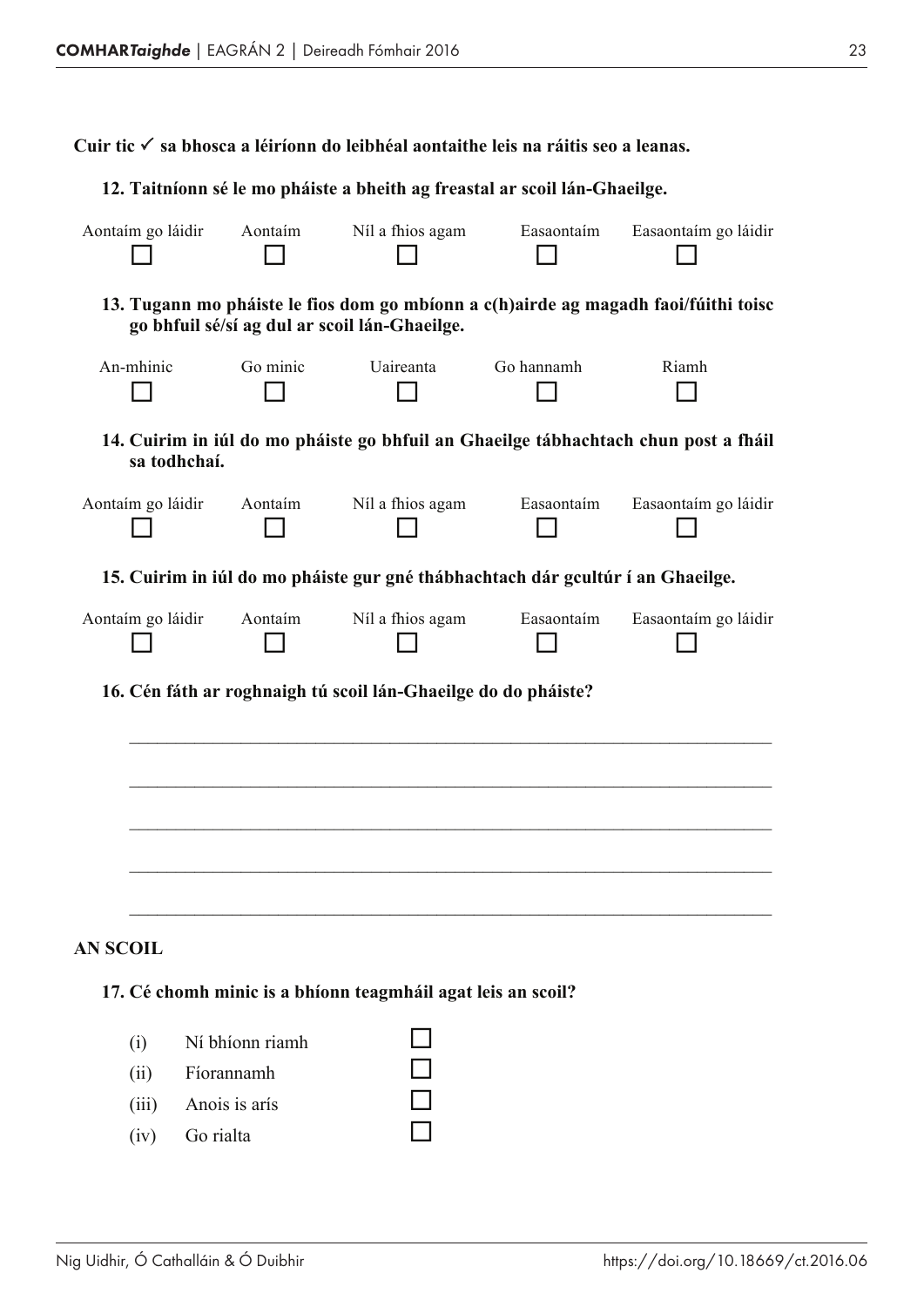#### **18. An dtugann tú cúnamh sa scoil ar bhonn deonach ó am go chéile?**

| Ní thugaim<br>Má thugann, luaigh na gníomhaíochtaí.<br>(i)<br>Gníomhaíochtaí sa seomra ranga<br>I leabharlann na scoile<br>(ii)<br>Ag imeachtaí spóirt<br>Ag searmanais reiligiúnacha<br>Ar thurais scoile<br>Ag imeachtaí ceoil/cultúrtha<br>Le gníomhaíochtaí tiomsaithe airgid<br>Eile | Tugaim |  |  |
|-------------------------------------------------------------------------------------------------------------------------------------------------------------------------------------------------------------------------------------------------------------------------------------------|--------|--|--|
|                                                                                                                                                                                                                                                                                           |        |  |  |
|                                                                                                                                                                                                                                                                                           |        |  |  |
|                                                                                                                                                                                                                                                                                           |        |  |  |
|                                                                                                                                                                                                                                                                                           |        |  |  |
|                                                                                                                                                                                                                                                                                           | (iii)  |  |  |
|                                                                                                                                                                                                                                                                                           | (iv)   |  |  |
|                                                                                                                                                                                                                                                                                           | (v)    |  |  |
|                                                                                                                                                                                                                                                                                           | (vi)   |  |  |
|                                                                                                                                                                                                                                                                                           | (vii)  |  |  |
|                                                                                                                                                                                                                                                                                           | (viii) |  |  |

\_\_\_\_\_\_\_\_\_\_\_\_\_\_\_\_\_\_\_\_\_\_\_\_\_\_\_\_\_\_\_\_\_\_\_\_\_\_\_\_\_\_\_\_\_\_\_\_\_\_\_\_\_\_\_\_\_\_\_\_\_\_\_\_\_\_\_\_

\_\_\_\_\_\_\_\_\_\_\_\_\_\_\_\_\_\_\_\_\_\_\_\_\_\_\_\_\_\_\_\_\_\_\_\_\_\_\_\_\_\_\_\_\_\_\_\_\_\_\_\_\_\_\_\_\_\_\_\_\_\_\_\_\_\_\_\_\_

Más 'eile' a roghnaigh tú, sonraigh le do thoil.

Muna dtugann, luaigh na rudaí a chuireann bac ort cúnamh a thabhairt.

| Easpa muinine as mo chuid Gaeilge féin      |
|---------------------------------------------|
| Easpa fáilte ón scoil bheith rannpháirteach |
|                                             |
|                                             |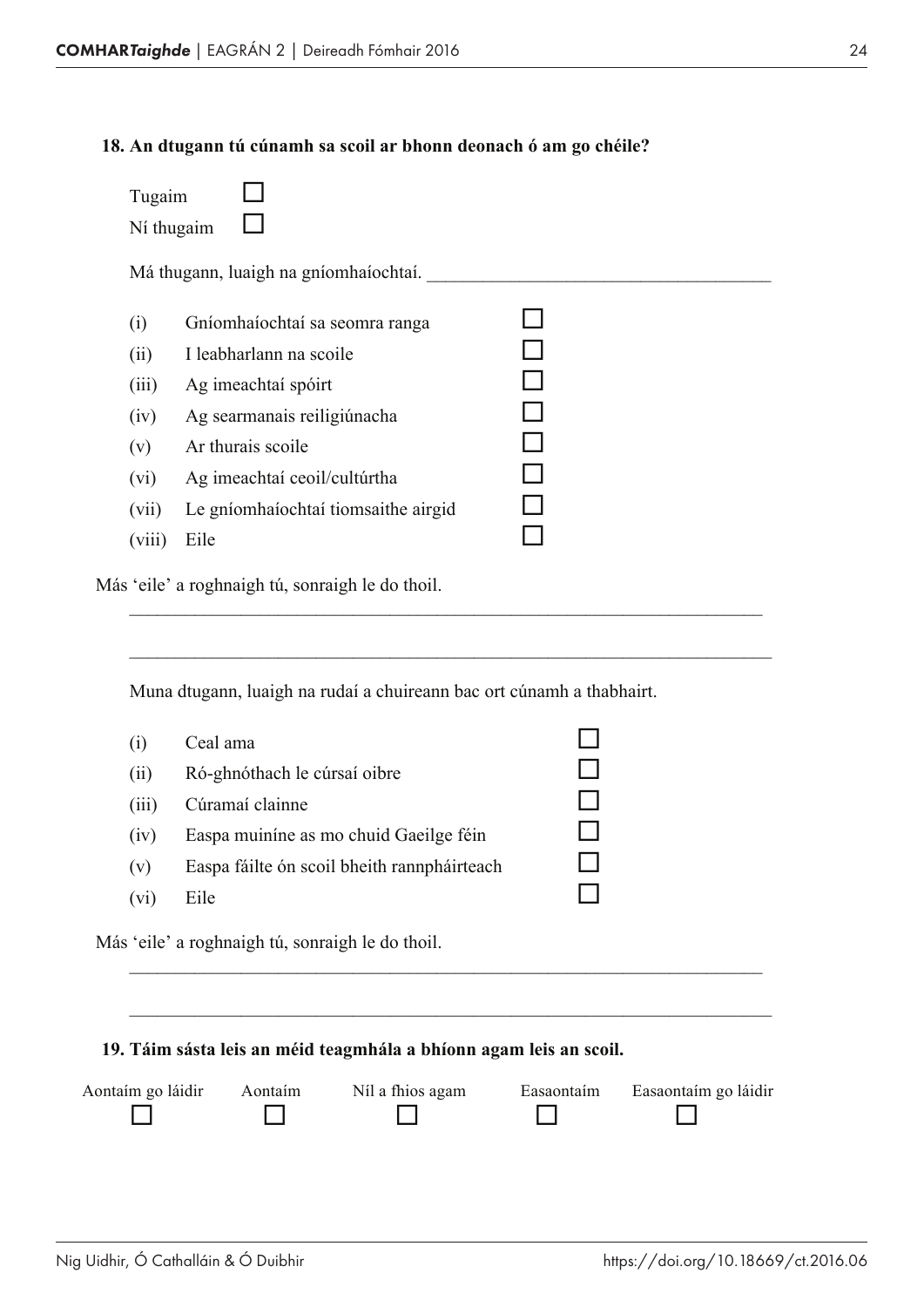| (i)               | Béarla amháin           |                                                                               |            |                      |
|-------------------|-------------------------|-------------------------------------------------------------------------------|------------|----------------------|
| (ii)              | Béarla den chuid is mó  |                                                                               |            |                      |
| (iii)             |                         | Meascán cothrom de Ghaeilge agus Béarla                                       |            |                      |
| (iv)              | Gaeilge den chuid is mó |                                                                               |            |                      |
| (v)               | Gaeilge amháin          |                                                                               |            |                      |
| (vi)              | Neamhbhainteach         |                                                                               |            |                      |
|                   |                         | 21. Bíonn muinín agam agus mé i mbun cumarsáide leis an scoil.                |            |                      |
| Aontaím go láidir | Aontaim                 | Níl a fhios agam                                                              | Easaontaím | Easaontaím go láidir |
| liom.             |                         | 22. Braithim míshuaimhneach má labhraíonn duine d'fhoireann na scoile Gaeilge |            |                      |
| Aontaím go láidir | Aontaim                 | Níl a fhios agam                                                              | Easaontaím | Easaontaím go láidir |
|                   |                         | 23. Táim sásta go ndéanann an scoil cumarsáid shoiléir liom.                  |            |                      |
| Aontaím go láidir | Aontaim                 | Níl a fhios agam                                                              | Easaontaím | Easaontaím go láidir |
|                   |                         | 24. Conas is féidir leis an scoil cumarsáid níos soiléire a dhéanamh leat?    |            |                      |
|                   |                         |                                                                               |            |                      |
|                   |                         |                                                                               |            |                      |
|                   |                         |                                                                               |            |                      |
|                   |                         |                                                                               |            |                      |
|                   |                         |                                                                               |            |                      |
|                   |                         |                                                                               |            |                      |

**25. An féidir leat samplaí a thabhairt den tacaíocht a thugann an scoil do thuismitheoirí/chaomhnóirí (m.sh. ranganna Gaeilge, comhairle faoi conas tacú le leanaí ó thaobh fhoghlaim na Gaeilge de, comhairle faoi conas cúnamh a thabhairt do leanaí le hobair baile, léitheoireacht etc.)?**

\_\_\_\_\_\_\_\_\_\_\_\_\_\_\_\_\_\_\_\_\_\_\_\_\_\_\_\_\_\_\_\_\_\_\_\_\_\_\_\_\_\_\_\_\_\_\_\_\_\_\_\_\_\_\_\_\_\_\_\_\_\_\_\_\_\_\_\_\_

\_\_\_\_\_\_\_\_\_\_\_\_\_\_\_\_\_\_\_\_\_\_\_\_\_\_\_\_\_\_\_\_\_\_\_\_\_\_\_\_\_\_\_\_\_\_\_\_\_\_\_\_\_\_\_\_\_\_\_\_\_\_\_\_\_\_\_\_\_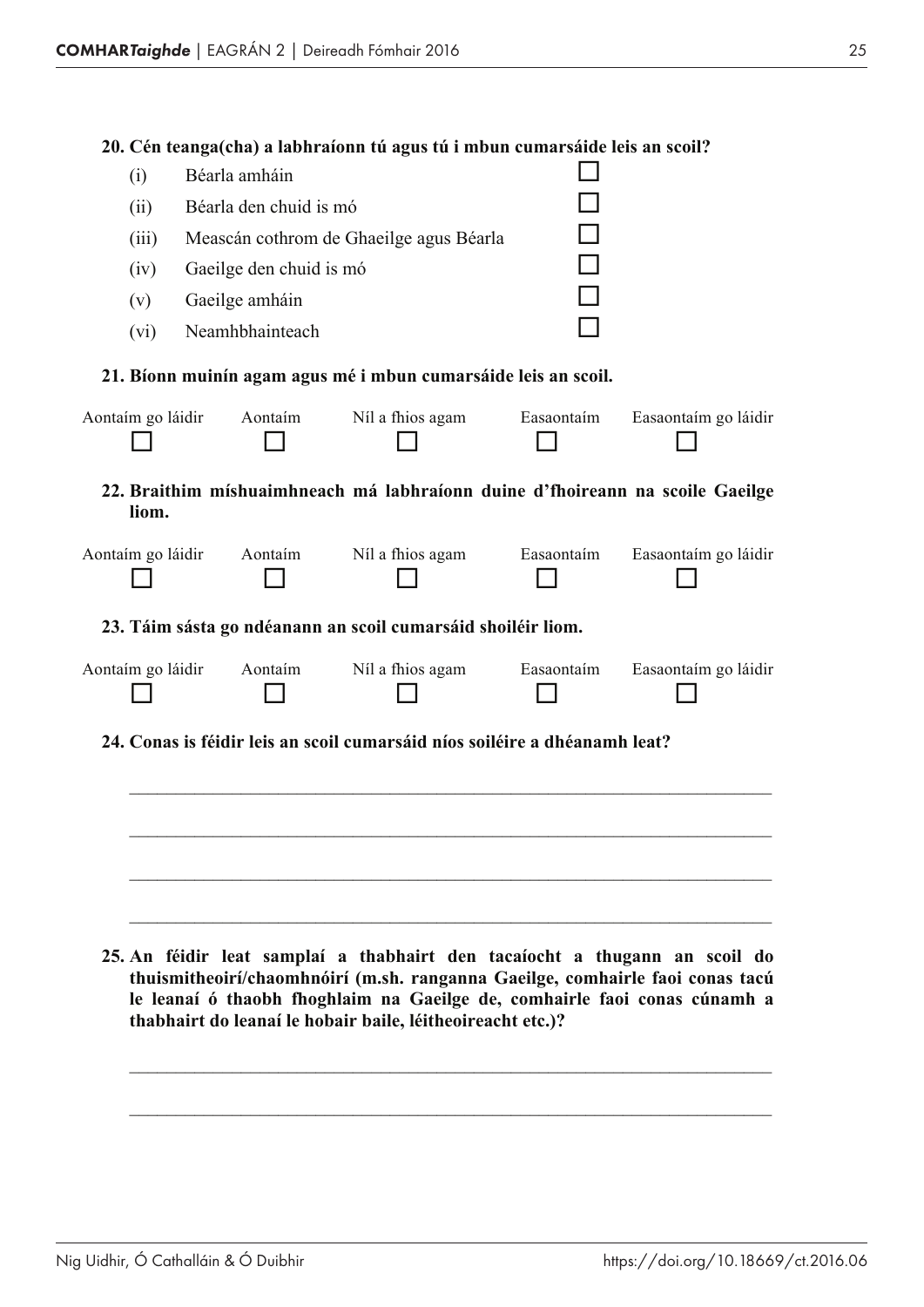|                   |                   | 26. Cad iad na seirbhísí tacaíochta ar bhain tú leas astu, más ann dóibh?                               |              |                      |
|-------------------|-------------------|---------------------------------------------------------------------------------------------------------|--------------|----------------------|
| 27. Táim<br>sásta | <b>leis</b><br>an | leibhéal<br>tacaíochta<br>thuismitheoirí/chaomhnóirí ó thaobh na Gaeilge de.                            | thugann<br>a | scoil<br>do<br>an    |
| Aontaím go láidir | Aontaim           | Níl a fhios agam                                                                                        | Easaontaim   | Easaontaím go láidir |
|                   |                   | thuismitheoirí/chaomhnóirí ó thaobh na Gaeilge de?<br>29. Táim sásta le caighdeán cóiríochta na scoile. |              |                      |
| Aontaím go láidir | Aontaim           | Níl a fhios agam                                                                                        | Easaontaim   | Easaontaím go láidir |
| na Gaeilge de.    |                   | 30. Táim sásta leis an leibhéal tacaíochta a thugann an scoil do mo pháiste ó thaobh                    |              |                      |
| Aontaím go láidir | Aontaim           | Níl a fhios agam                                                                                        | Easaontaím   | Easaontaím go láidir |
|                   |                   | 31. Táim sásta go gcuireann an scoil grá don Ghaeilge ina luí ar mo pháiste.                            |              |                      |
| Aontaím go láidir | Aontaim           | Níl a fhios agam                                                                                        | Easaontaím   | Easaontaím go láidir |
| na Gaeilge de?    |                   | 32. Conas is féidir leis an scoil níos mó tacaíochta a thabhairt do do pháiste ó thaobh                 |              |                      |

\_\_\_\_\_\_\_\_\_\_\_\_\_\_\_\_\_\_\_\_\_\_\_\_\_\_\_\_\_\_\_\_\_\_\_\_\_\_\_\_\_\_\_\_\_\_\_\_\_\_\_\_\_\_\_\_\_\_\_\_\_\_\_\_\_\_\_\_\_

 $\_$  , and the set of the set of the set of the set of the set of the set of the set of the set of the set of the set of the set of the set of the set of the set of the set of the set of the set of the set of the set of th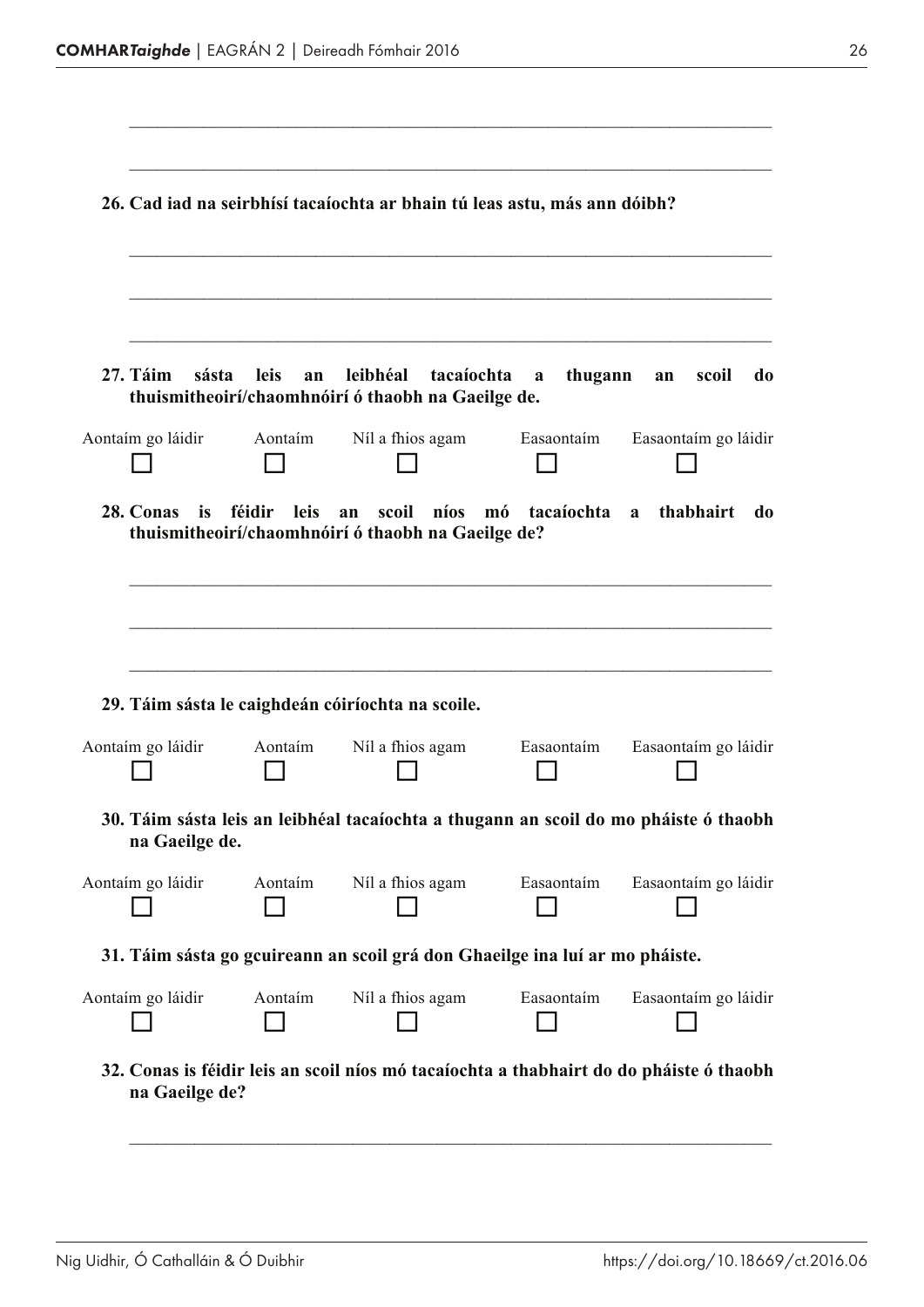| speisialta.                                   |                           |                                                                                        |                      |
|-----------------------------------------------|---------------------------|----------------------------------------------------------------------------------------|----------------------|
|                                               | Aontaim go láidir Aontaim | Níl a fhios agam Easaontaim                                                            | Easaontaím go láidir |
|                                               |                           | 34. An molfá do do pháiste freastal ar iar-bhunscoil lán-Ghaeilge?                     |                      |
| Mholfainn<br>Ní mholfainn<br>Níl a fhios agam |                           |                                                                                        |                      |
|                                               |                           | An féidir leat léiriú a thabhairt ar do fhreagra?                                      |                      |
|                                               |                           |                                                                                        |                      |
|                                               |                           |                                                                                        |                      |
|                                               |                           |                                                                                        |                      |
|                                               |                           |                                                                                        |                      |
|                                               |                           |                                                                                        |                      |
| máguaird.                                     |                           | 35. Imríonn an scoil ról gníomhach i bhforbairt pobal Gaeilge sa cheantar              |                      |
| Aontaím go láidir                             | Aontaim                   | Níl a fhios agam Easaontaim                                                            | Easaontaím go láidir |
|                                               |                           |                                                                                        |                      |
| sa cheantar máguaird?                         |                           | 36. Conas is féidir leis an scoil ról níos gníomhaí a imirt i bhforbairt pobal Gaeilge |                      |
|                                               |                           |                                                                                        |                      |
|                                               |                           |                                                                                        |                      |
|                                               |                           |                                                                                        |                      |
|                                               |                           | 37. Ar mhaith leat aon rud eile a rá faoin oideachas lán-Ghaeilge?                     |                      |
|                                               |                           |                                                                                        |                      |